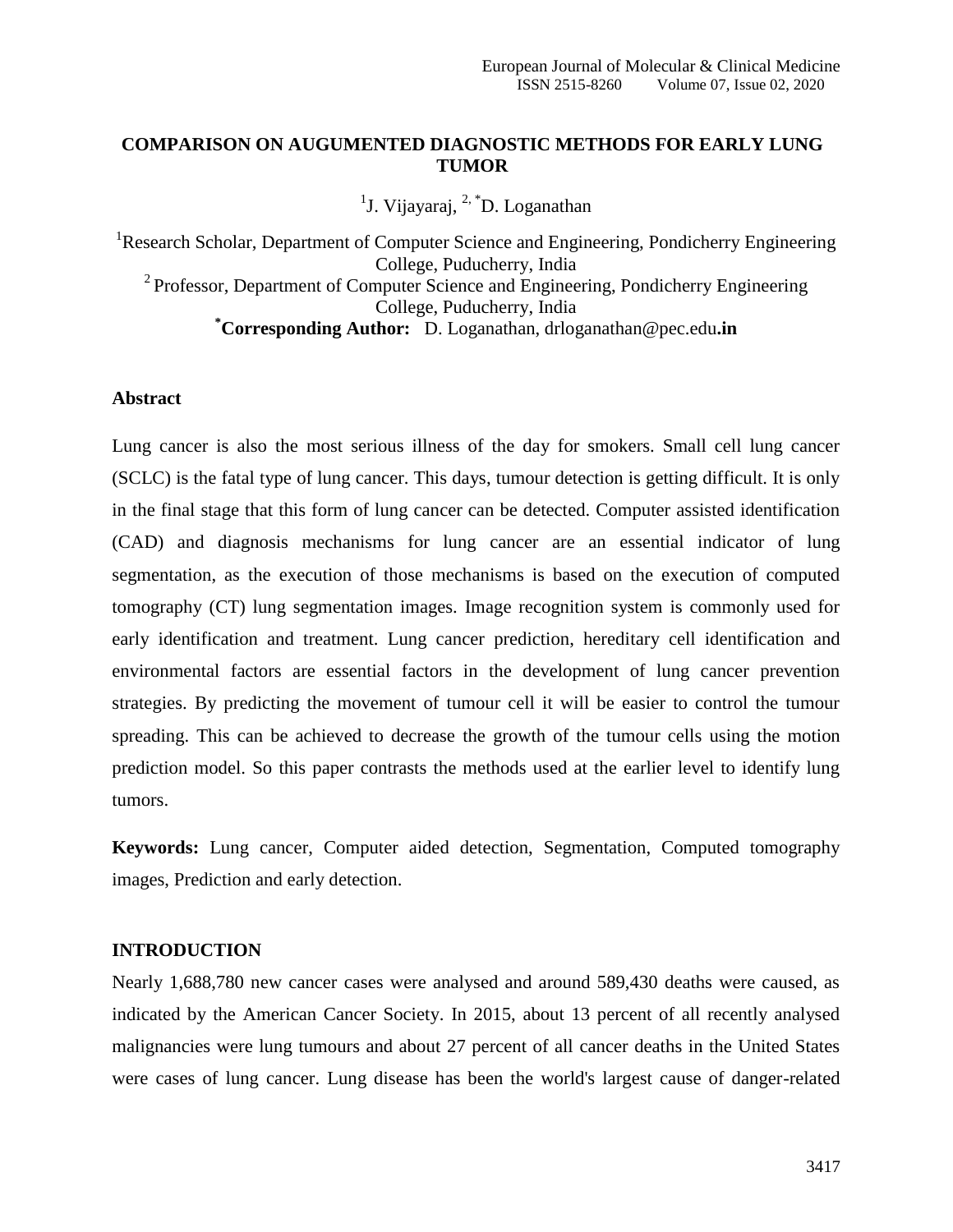transformations. One of the real reasons for the high lung tumour mortality rate is that lung malignancy is not expected to show clear symptoms before the disease progresses. Since metastatic cancer movement, approximately 85 percent of lung cancers are analysed, and subsequent therapy is not available. Lung disorders can be treated by early diagnosis and successful treatment. Early diagnosis of lung disorders increases the human survival rate by 15% to 18%[1]. In the beginning time lung diseases are shown in pneumonic nodules [2].

For visible imaging modalities for the examination and diagnosis of lung disorders, computer tomography ( CT) is known as a standout technique. The other lung image processing requirement requires non-obtrusiveness, low cost and enhanced spatial determination. In this way, earlier pulmonary diagnosis and classification nodules are considered a powerful method of tumour detection.

Radiologists may characterise and risk lung pulmonary nodules with more tedious and subjective variables in clinical practise. Consequently, assessment plays a significant role in the successful diagnosis of disease development. Lung nodule classification is commonly regarded as a challenging task to approximate low difference, prediction of shape, variable size and erratic placement. Through implementation of supervised and unsupervised classification approach dangerous pulmonary nodules are estimated. Volume estimation and interpretation of 2D images is considered an important processing stage for lung image segmentation and classification. Segmenting lung images is the main step involved in lung image analysis. Segmentation is usually used as a set of steps involved in ROI-based computerised image processing. With the inclusion of noise, false data is generated in lung image segmentation, which imposes the requirement of precise lung segmentation[3]. The segmentation of the lung tumour is extremely heuristical in nature, incorporating trachea, delicate tissues, background artefacts, brochioles that display the characteristics of force and sores of malignancy.

Despite image processing, CT images provide tumour segmentation with effective lung image processing. Computer assisted detection (CAD) is currently used for tumour nodule segmentation[4]. The machine learning algorithm shows considerable success with efficient training data for successful lung tumour segmentation. On the other hand, with the inclusion of machine learning based calculation in the images, legitimate and adequate data is accessible at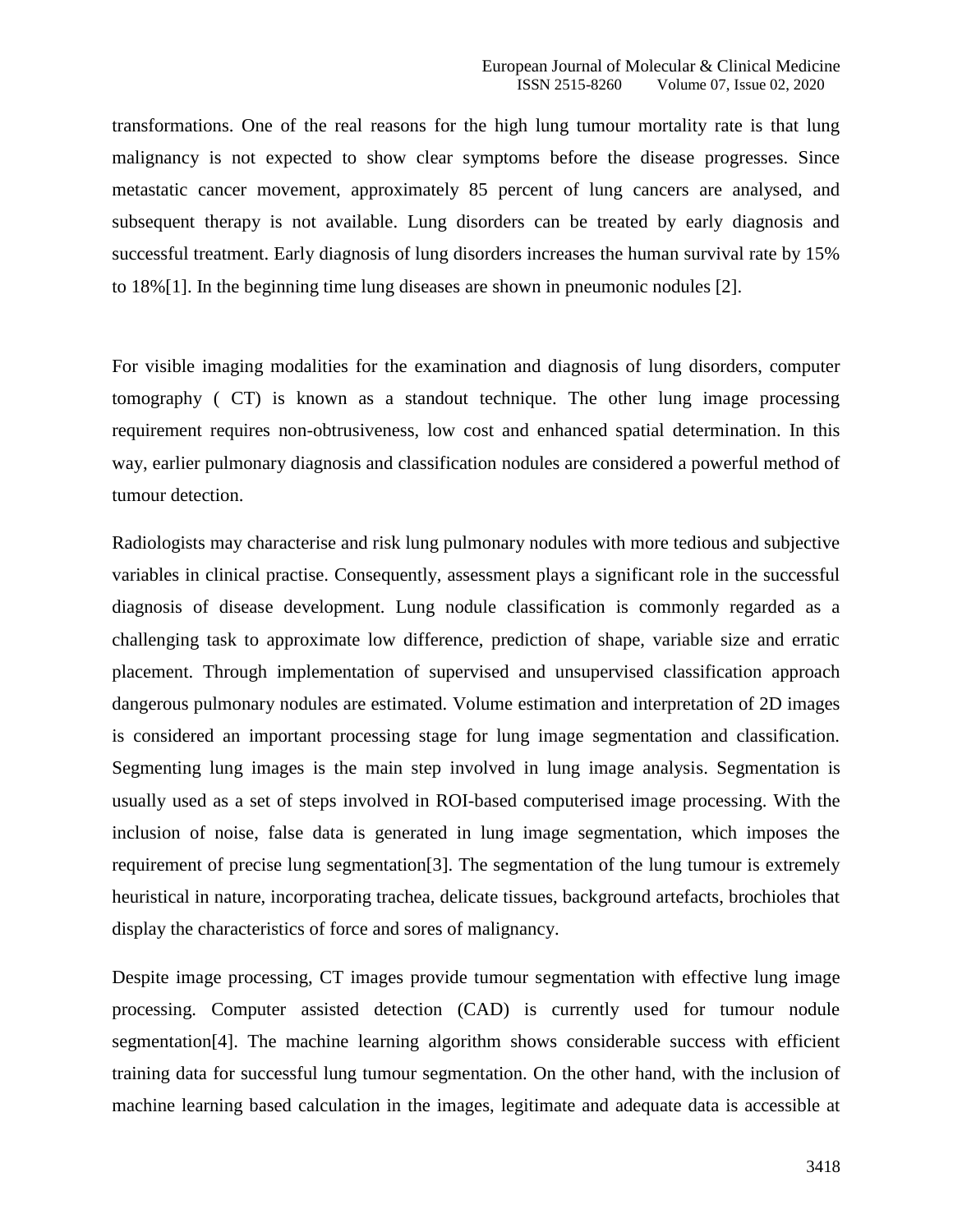any point. However, for 2D lung image segmentation, the Support Vector Machine (SVM)[5] provides an efficient processing system.

Most patients have severe, privately progressed or metastatic disease and their 5-year survival is approximately 1/14 of the beginning period. In this way, early diagnosis of pulmonary malicious nodules is urgent even than rehabilitation for dragging out life. To identify early pulmonary malignant nodule, CT is an enormous symptomatic strategy. To decrease the incidence of misdiagnosis, it has great affectability and flag to clamour ratio. Each of the CT scan cuts must be tested and screened for nodules to be identified, and radiologists mark the results as favourable or as a malignant candidate. Rehashing manual labour applies little attention and places relentless weight on them in order to dissect mass data and pick easily on the basis of analysis. [6]

To minimise the weight looked at by radiologists, various CADs[7] are scheduled and revised. The general CAD identification technique is split into 3 phases:

1) fragmentation of the lung region from the chest CT image; 2 ) identification of possible lung locale injuries; 3) using this calculation to diagnose diagnosed sores. Bunch of new methodologies for the exact lung district and division of small sores into 3 categories: modelbased, threshold-based, and supervised methods of voxel classification. Multilevel thresholdbased methodologies usually show signs of change in the above methods than active shape measurement and supervised methods of voxel classification[8]. Similarly, it has a conspicuous impediment to splitting the fuzzy sore, which is typically the logical malicious nodule technique, GGO (Ground Glass Opacity, for instance). Question as an important assignment of early identification of unknown nodules draws worldwide analyst considerations in the most recent two decades.

Because of the structure of cancer cells, prediction of lung cancer is the most difficult problem in which most cells overlap with each other. For precocious detection, the technique of image processing is commonly used for lung cancer detection, treatment and prevention. To detect lung cancer, various feature extraction and pattern recognition strategies are used. Lung cancer is defined as abnormal growth of cells that occur as a starting point in one or both lungs, mainly in the air passage line. Abnormal cells that are not capable of developing healthy lung tissue form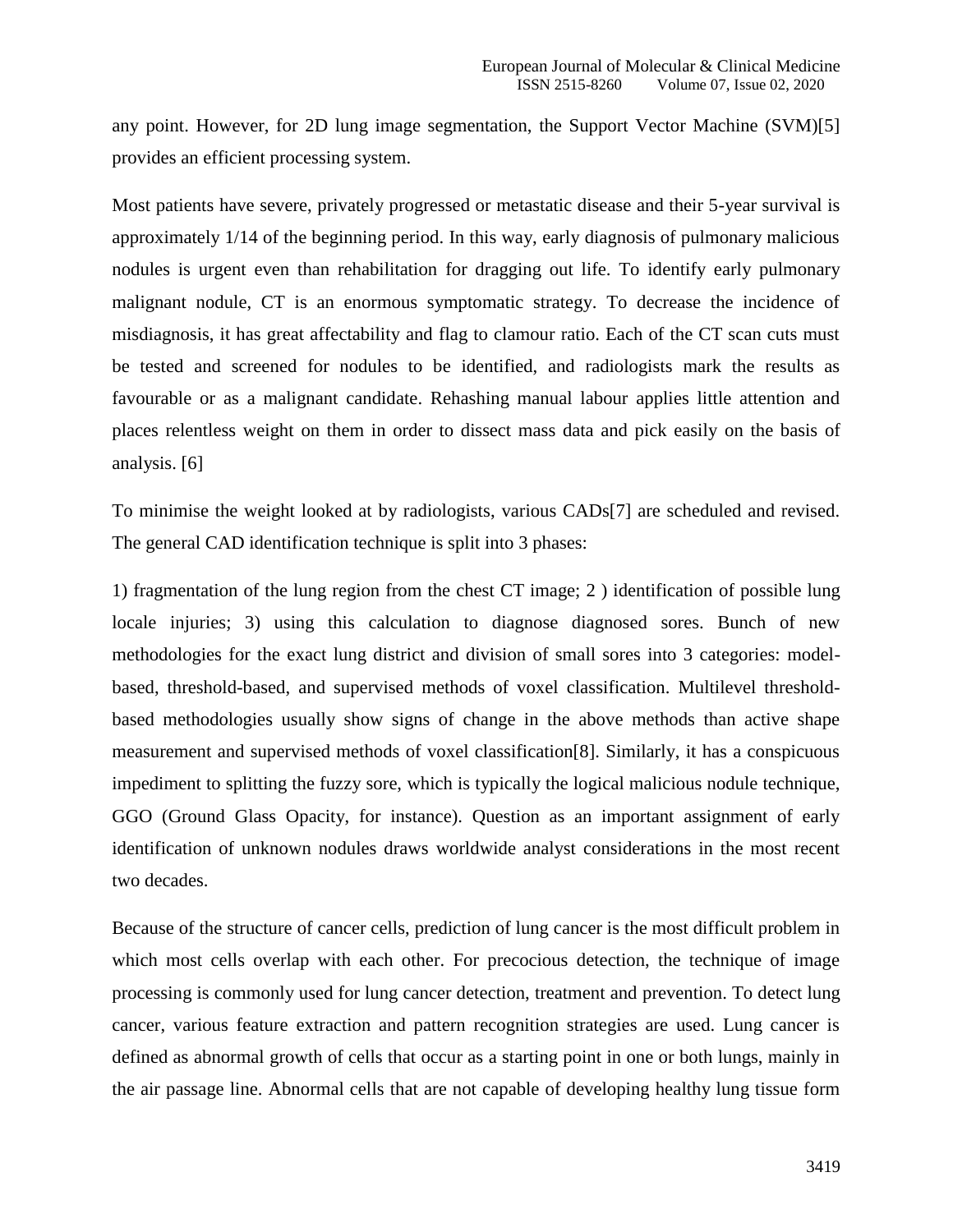tumours. There is a rapid rise in lung cancer worldwide, with about 14 percent of newly diagnosed tumours being lung cancer by the American cancer society. Past studies have shown that cancer occurs mostly in patients at the age of 60 years[9].

The tumour can be benign or malignant. A benign tumour is one that is removed and stops spreading to other parts of the body. A malignant tumour develops quickly and expands to other areas of the body. Instead of using invasive procedures such as biopsy, medical imaging is chosen for looking inside the body since this approach is convenient and healthy for patients. Medical imaging plays a significant role in therapy and nodule detection. It is an important and precise technique for diagnosis.

#### **LITERATURE SURVEY**

An improved Random Forest (RF) estimate for classification of benign and hostile nodules was calculated by Li et al. ,[10] in thoracic processed tomography images. Firstly, improved random walk estimation was subsequently calculated, thereby segmenting pulmonary nodules. The strength, texture and geometric characteristics based on GLCM, pivot invariant uniform LBP and Gabor channel approaches have been combined in the discriminative feature vector generation here. General data has been used for the reduction of dimensionality. Benign and violent nodules have finally been developed with an updated RF classifier. Sensitivity of 0.92 and territories under the receiver-operating-characteristic (ROC) curve of 0.95 was realised by the characterization methodology indicated in the lung image consortium data collection. Yet, the cost of calculating this estimate was high.

A novel Structural Co-Occurrence Matrix (SCM) was explored by Rodrigues et al.[11] to deal with the tumour function in violent and benign tumour, in addition to harming it within some stages. Using the SCM system, the characteristics of tumour images were categorised into threatening or benign nodules by neglecting them.

The database consortium and image database asset operation databases provide data from the lung image for computed tomography investigation. Regarding nodule positions and their degrees of damage. Image calculation is based on grayscale and Housfield image consideration with Gaussian, Sobel and Laplace transformation consideration. The efficiency is measured on the basis of 96.7 percent separate characteristics for both F-Score and primary errand precision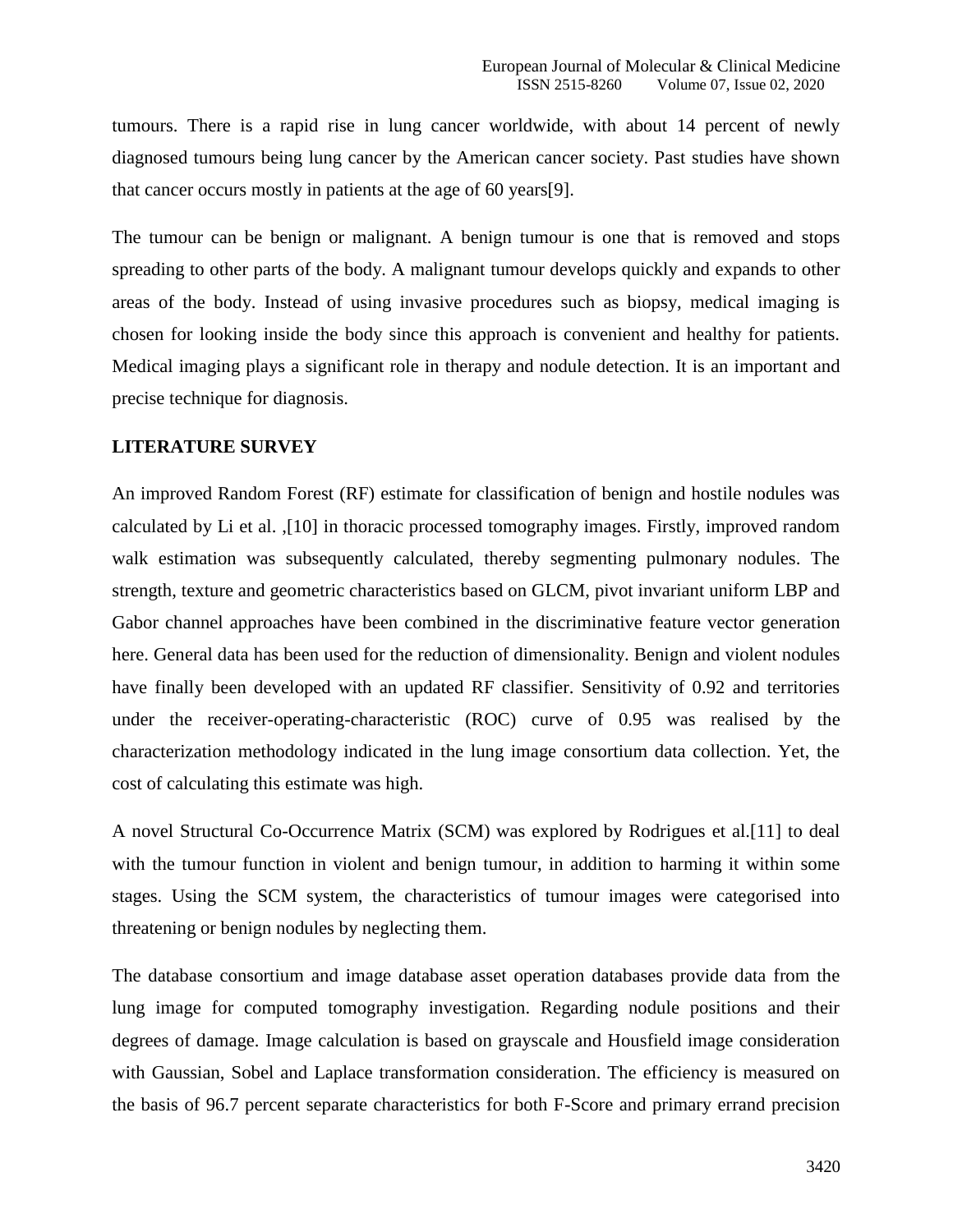measurements, and 53.2 percent F-Score and 74.5 percent accuracy in the second. The planning time for this proposal was high, be that as it may. In lung cancer, where 99.27 percent precision was obtained, successful genes.

Chen et al.[13] suggested NN ensemble-based CAD conspiring to classify pneumonic nodules that are amiable and threatening, which reached 0.79 ROC bend regions.

In addition, an analysis between ANNs and multivariable logistic regression ( LR) for distinguishing dangerous nodules from benign knobs was conducted by Chen et al. [14]. ANNs had higher LR classification execution, and had a 95.5 percent ROC region and a 90.0 percent accuracy score.

Lin et al.[15] provides a collection of fractal-based features obtained from the Brownian fragmentary system of motion to distinguish dangerous from nice single pulmonary nodules. The classifier Support Vector Machine ( SVM) was used to identify risks from benign nodules. It offers 0.8437 AUROC, 83.11 percent accuracy, 90.92 percent sensitivity, 71.70 percent precision, 80.05 percent positive and 87.52 percent statistical negative estimate. Han et al. [16] used both Gabor and LBP-based texture characteristics to establish 3D Haralick to identify nodules that are amiable as well as dangerous. Thinking of pulmonary nodules with a combined danger spectrum' 1 'and' 2 'as considerate and' 4 'and' 5 'as unsafe and using an SVM classifier obtained an AUROC of 0.94.

Thomas Pengo, Arrate Muñoz-Barrutía 2012, has created a multi-scale, multi-dimensional integrated CAD microscopy device that analyses and breaks down BAL experiments autonomously. This paper explains the product design and approves explicit protocols for image examination produced for this particular use. Bronchoscope-guided bronchoalveolar lavage (BAL) is an insignificantly obtrusive demonstrative technique that relies on patients' study and isolation of cells from bronchial epithelium that gives suspect lung masses on low-portion Xbeam screening tomography images. Combined with the novel process of recoloration that consolidates lung immunopheno composition. The Cumulative Gray-Level Image (AGLI) method for gene definition was proposed by Abdelrahman and Abdelwahab[12]; here per gene base was taken from the aggregation number in the light of its request in the gene sequence and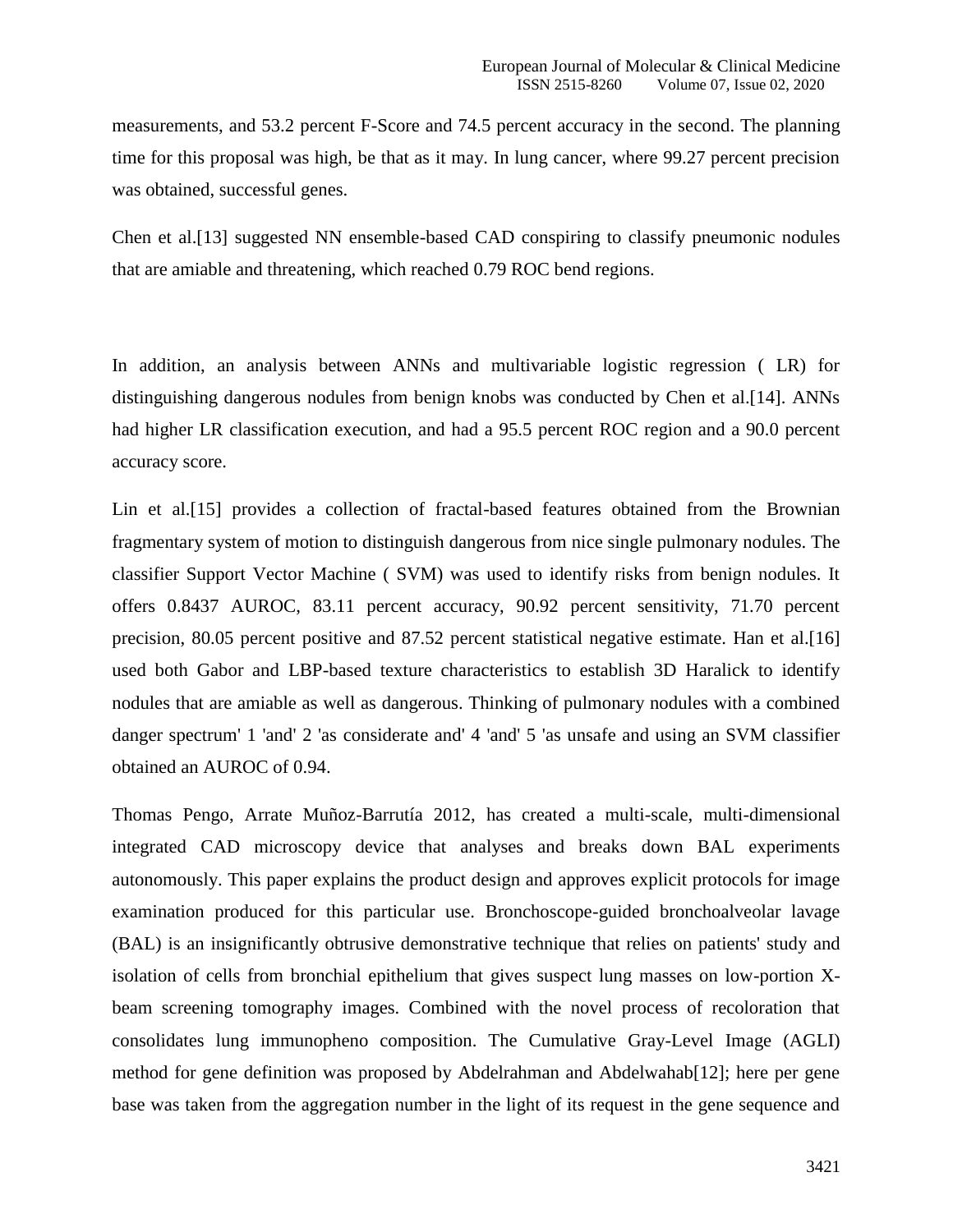then reflected in the picture region. To assemble exact and low-dimensional formulas for grouping hereditary shifts, AGLI is consolidated with 2D-PCA (Principle Component Analysis). The proposed measurement was linked with fluorescent in situ hybridization of genetic anomalous DNA loci on the best 10 malignant growth biomarkers. BAL guarantees a pioneering prior demonstrative instrument for lung carcinomas. In any event, the affectability of this procedure is highly dependent on the ability of the pathologist to accurately analyse a vast number of cells under the magnifying instrument over and over again. This is an extraordinarily focused work and error-inclined errand[17]

Vanessa H et al, direct pilot breath analysis using an artificial nose to classify theories that are significant contrasts between newly diagnosed LC patients as well as control subjects in scent print designs. The findings show guarantees that it has notable contrasts with lung malignant development compared and controlled subjects in subjects scent print. Further institutionalisation of the treatment will continue to boost the technique's affectability and accuracy, and the possibility to use different examination of ailments where signature labels appear in the breath. [18]

In 2016, Xuechen Li, LinlinShen \* and SuhuaiLuo used stationary wavelet shift and convergence index channel to distinguish surface highlights and used AdaBoost to establish a white nodulesimilarity outline. In order to determine the segregation level of applicants, a single variable was characterised. As a definitive measurement of lung nodule rivals, both disengagement degree and white nodule-resemblance are included. This methodology reveals favoured execution and vigour over those disclosed in previous studies. Over 80 percent and 93 percent of lung nodules in the lung region are separately differentiated in the JSRT database when false positives were 2 and 5 per picture. This technique has the potential to be used in clinical practise. [19]

Omar S. Al-Kadi suggested fractal study of time series constrast-enhanced (CE), CT images are used to identify non active and active malicious tumour. This approach seeks to increase the precision of CT tumour staging prediction by detecting malignant lung cancer violence. This technique offers an area of vascularized tumours with strong fractal features in which the branching of blood vessels is called a fractal operation. When 15 patients were injected with the contrast agent and at least 11 time series CE CT photographs of each patient were converted to the fractal dimension and the resulting lacunarity was calculated. The fractal texture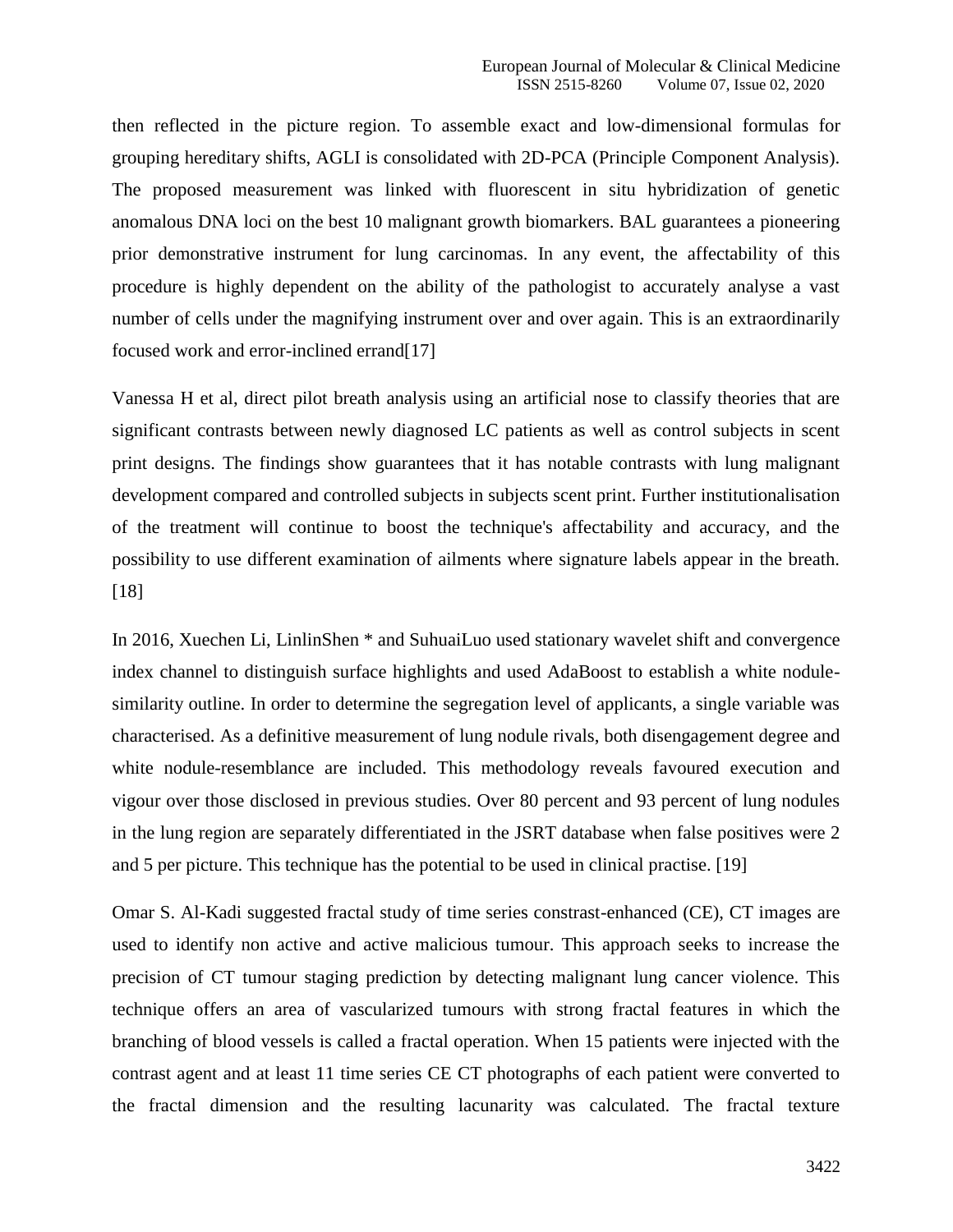characteristics were averaged over the tumour area and the classification provided an accuracy of 83.3 percent[20].

Under the minimal invasive tumour ablative process, Ali SadeghiNaini et al, proposes a method for enhancing intraoperative ultrasound (US) image efficiency of deflated lung. US lung photographs are not sufficient and very low quality for image driven operation. In crushed lungs, these photos became very sensitive to oxygen. Good quality and accurate intraoperative lung images are required for fusion and tumour localization with real-time navigation data. This approach uses deflated lung computed topography image data, which is pre-operatively built, to enhance intraoperative US images. This improvement was achieved by using 2 registration processes. Improved US image output of collapsed lung focused and correctly located with preoperative CT counterpart is improved[21].

By using prevalent PET image contrast and spatial resolution of CT images, Wei Ju et al, effectively integrate two modalities. Random walk and graph cut strategy was combined to solve segmentation problems, where random walk was used as an initialization device to send object seeds on PET and CT images to graph cut segmentation. The problem of energy minimization is formulated by the problem of co-segmentation by the min cut / max flow process. A graph was generated with 2 subgraphs and a special relation where one is for PET and the other for CT. In order to separate tumour segmentation into 2 modalities, this special relation was used. The new method of energy representation is used to use the characteristics of PET and CT images. For Cat, 3D derivative costs and down-hill costs are suggested. Form penalty costs were combined into the energy feature for CT[22] to limit the number of tumour regions during segmentation.

Amjed S. Al-Fahoum, Eslam B. Jaber presents an automatic intelligent classification and identification of nodule structures. This technique is capable of showing the observed cancer scale, manually replacing radiologist method measurements, and measuring the distance of the cancer region length and width. For radiologists, the cancer detection area margin is a major challenge during diagnosis, and is an attribute that reflects tumour development. To simplify the identification of zone boundaries, each sensed area boundary that is used in observer variations is given by these methods. This system has the potential to show a histogram that helps radiologists to study cancer region homogeneity[23].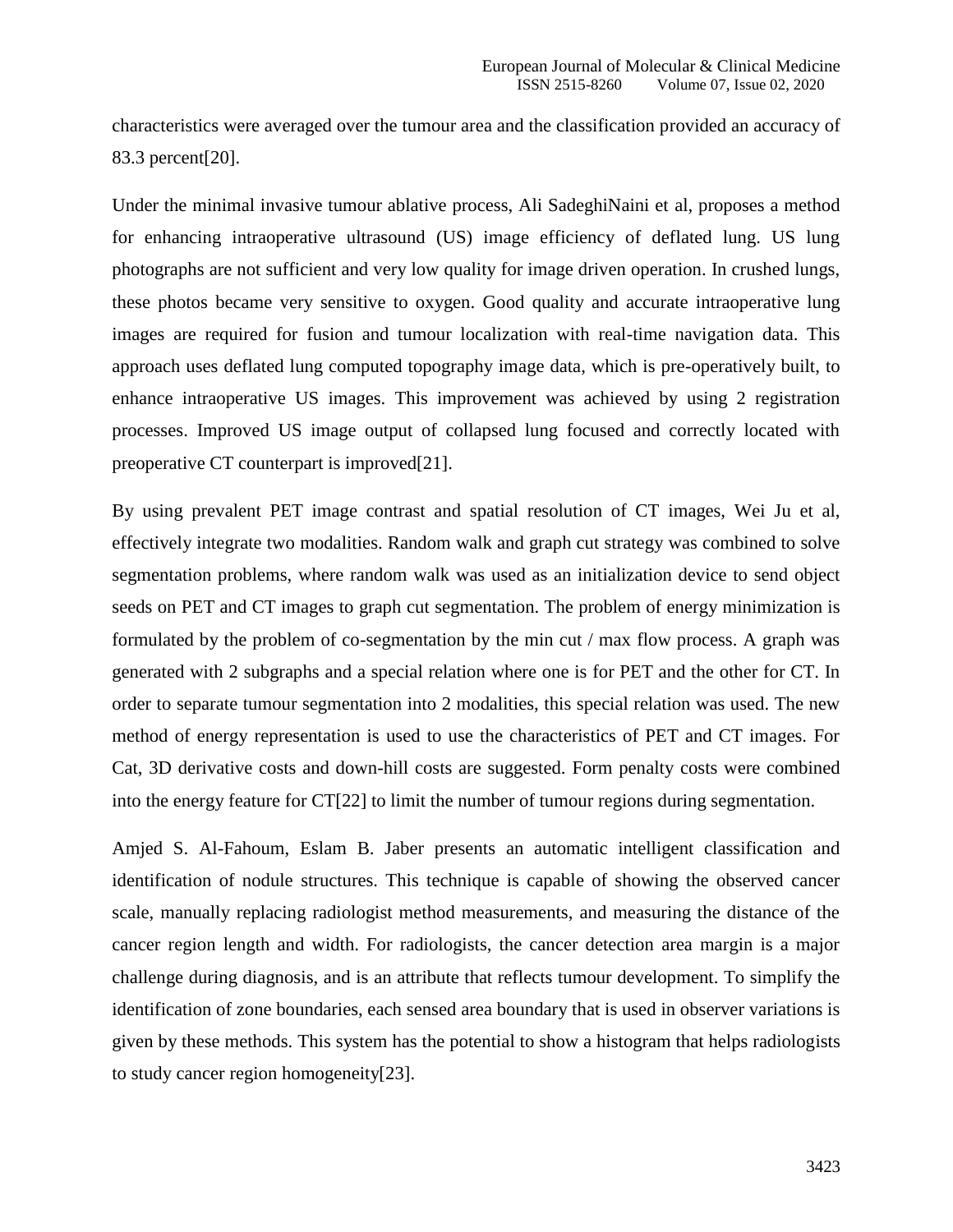Tomas Krilavicius, IndreZliobaite, suggested an algorithmic approach to decide the 3D target location of each patient at the start of the procedure, aiming for a short set calibration period. Predictions of lung tumour movement is used to increase radiation therapy accuracy in order to correct for respiratory motion during radiation therapy, cough management or bean location. Exponential smoothing is considered and model parameters are fitted by minimising absolute disposition error and predicted signal fluctuations. Predictive success was measured on clinical datasets of diverse activities and a tested real-time prototype device of respiratory motion imitation[24].

Different facets of longitudinal modelling were studied by FatemehNasiri and Oscar Acosta-Tamayo. The overall aim was to refine a paradigm for new patients with the same condition on a given dataset from a particular longitudinal function derived from previous patients in a way that is worthy of generalisation. Lung cancer was the specific disease in this study, and the longitudinal features were tumour volume and a series of features based on tumour deformation over time. The distinction between the two groups was that the first-group patients survived therapy and decreased their tumour size substantially. We suggested a mixed-effect modelization scheme for the function modelling that allows each patient's modelization to benefit from both the patient-specific model and the patient-independent general model. The experiments showed that, relative to fixed-effect modelling, such modelling resulted in far higher prediction precision. [25]

Ivo Bukovsky, Noriyasu Homma, introduced the predictive approach for 3D lung tumour time series in real time series. As statistical techniques, the Quadratic neural model and MLP with one hidden layer were suggested and tested. This methodology has rules such as batch optimization for GD and Levenberg-Marquardt that are executed as methods of real time retraining. This approach was conducted for real time prediction and compared the predictive system capability and the 3D time series approach of the lung tumour.

QNU's supremacy over MLP offers real-time computational power, reproducibility and findings were concluded using the L-M and GD methods. For the precision estimation of 3DMAE of 1 mm for 1 second prediction horizon with less computational time than actual treatment time, findings from predictive models fulfilled this research[26].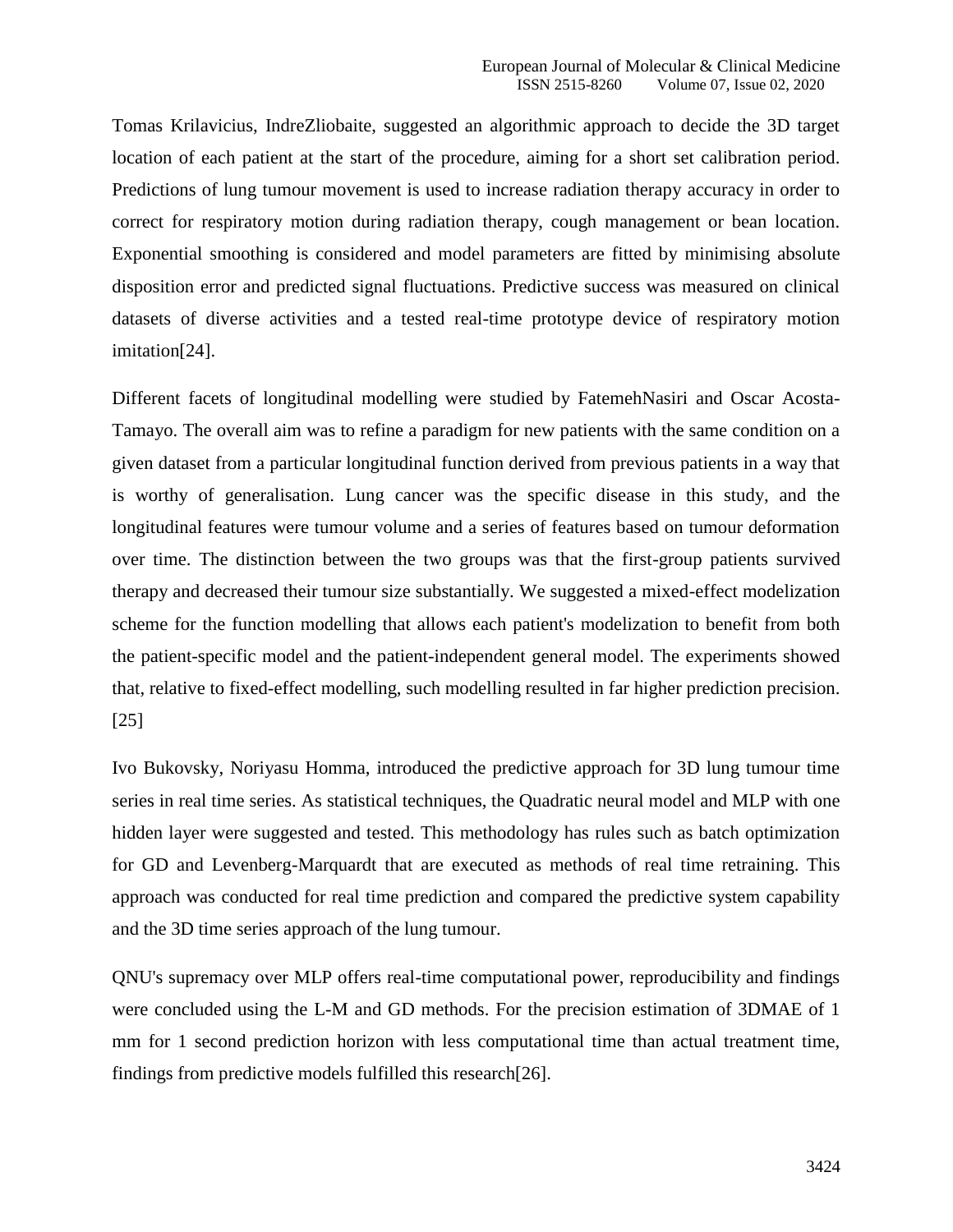# **COMPARISON OF EXISTING TECHNIQUES AND CONSOLIDATED BASED SURVEY**

|                       | <b>TECHNIQU</b> | <b>ADVANTAGES</b>       | <b>LIMITATIONS</b>       |  |
|-----------------------|-----------------|-------------------------|--------------------------|--|
| <b>AUTHORS</b>        | <b>ES USED</b>  |                         |                          |  |
|                       | Dual            |                         |                          |  |
| Masahiko Aoki1*,      |                 | Significant             | Follow-up period         |  |
| Hiroyoshi             | energy          | correlation             | short,<br>was            |  |
| Akimoto1, Mariko      | computed        | between SUVmax          | whether lc rates         |  |
| Sato1,<br>Katsumi     | tomograp        | (maximum                | might reeduce            |  |
| <b>Hirose.</b> (2016) | $(DE-$<br>hy    | standardized            | with longerfollow-up,    |  |
|                       | CT)             | uptake value)<br>and    | many factorsinfluence.   |  |
|                       |                 | AID                     |                          |  |
|                       |                 | (average iodine         |                          |  |
|                       |                 | density). Based on      |                          |  |
|                       |                 | FDG-PET/CT and          |                          |  |
|                       |                 | DE-CT<br>after<br>high- |                          |  |
|                       |                 | dose                    |                          |  |
|                       |                 | SBRT, novel             |                          |  |
|                       |                 | perspective on future   |                          |  |
|                       |                 | development of local    |                          |  |
|                       |                 | replace predictions.    |                          |  |
| <b>Carole</b>         | Various         | Regarding very          | From normal cases,       |  |
| Lartizien,            | methods<br>of   | low<br>contrast         | feature<br>normal        |  |
| <b>Simon</b>          | computer-       | lesions,<br>it          | vectors<br>are           |  |
| Marache-              | aided           | significantly           | extracted whichare       |  |
| Francisco(201         | detection       | outperforms human       | not available atclinics. |  |
| 2)                    |                 |                         |                          |  |
|                       | (CADe)          | sensitivity detection.  |                          |  |
|                       | systems         |                         |                          |  |

Table 1: Summary of common approaches of merits and demerits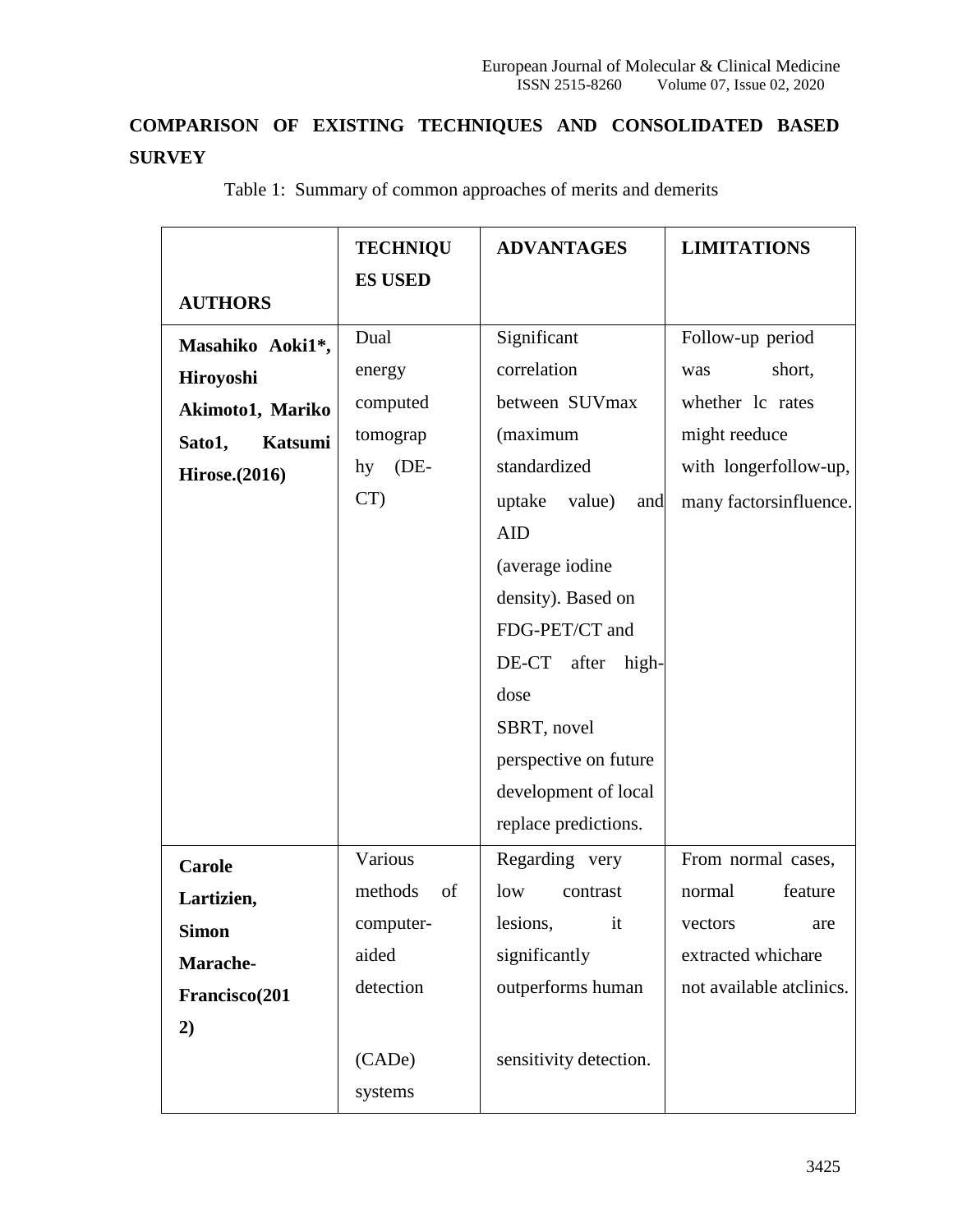| HongboZhua,          | In CT image, to  | Automatically          | Its<br>is<br>accuracy  |
|----------------------|------------------|------------------------|------------------------|
| Chun-<br><b>Hyok</b> | segment          | diagnosis<br>malignant | than<br>more           |
| Pak(2017)            | lung             | nodules                | 89.5%.                 |
|                      | region and       |                        |                        |
|                      | suspected lung   |                        |                        |
|                      | cancer lesion    |                        |                        |
|                      | region, super    |                        |                        |
|                      | pixel method is  |                        |                        |
|                      | utilized.        |                        |                        |
| Song,<br>Yang        | Regional         | Automated system       | Abnormal<br>lymph      |
| WeidongCai,          | lymph node       | which<br>gives         | node<br>lung<br>and    |
| <b>Jinman</b>        | disease<br>and   | robustand<br>fast      | tumors separations     |
| Kim(2012)            | primary          | detection, time        | aredifficult           |
|                      | lung tumor       | conservingmethod       | .PET gives highuptake  |
|                      | analysis.        | which gives 2nd        | activities areas and   |
|                      |                  | opinion to physicians. | highlight non          |
|                      |                  |                        | pathological areas.    |
| ShuyinTaoa,          | For              | Compared<br>with       | formulated<br>by       |
| $\mathbf{b},^*,$     | restoring        | of-art<br>state-       | determining less       |
| WendeDongc           | blurred          | method, this runs      | negative               |
| ZhihaiXu             | images<br>by     | fast<br>and restored   | logarithmic            |
| (2016)               | poisson          | image                  | Poisson log-likelihood |
|                      | noise, fast non- | quality.               |                        |
|                      | bind             |                        | combined with TV       |
|                      | deconvolution    |                        |                        |
|                      | method was       |                        |                        |
|                      | utilized.        |                        |                        |
|                      |                  |                        |                        |

The table 1 given below presents the summary of various techniques used along with their benefits and limitations.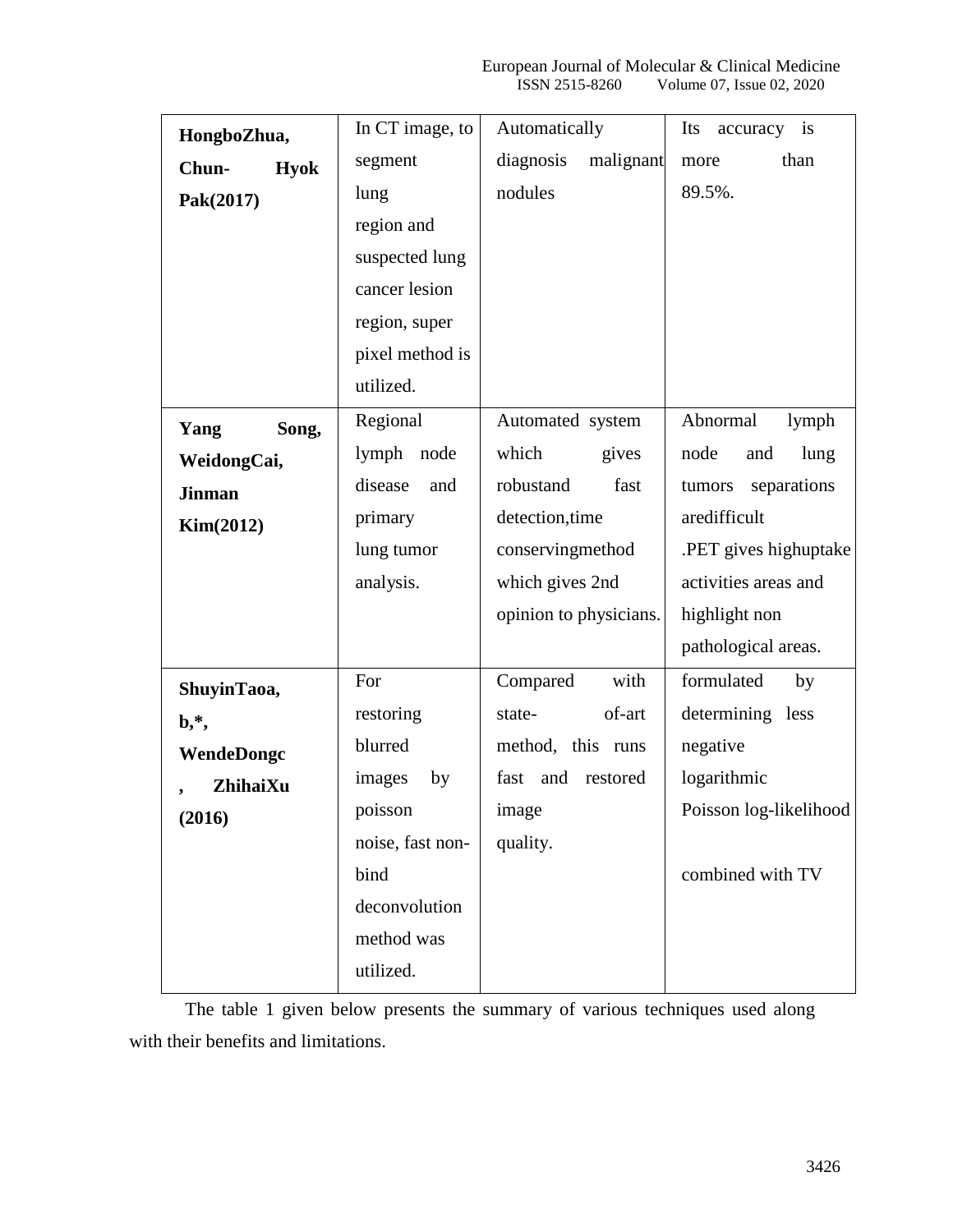| <b>AUTHOR</b>             | <b>YEAR</b>           | <b>TECHNIQUES</b>         | <b>LIMITATIONS</b> |  |
|---------------------------|-----------------------|---------------------------|--------------------|--|
|                           |                       | <b>USED</b>               |                    |  |
| <b>Xuechen Li</b>         |                       | stationary wavelet        | low visibility     |  |
|                           |                       | Transform,                |                    |  |
|                           | 2018                  | convergence index         |                    |  |
|                           |                       | filter                    |                    |  |
| <b>Hongyang</b>           |                       | Significant<br><b>CAD</b> | Must<br>improve    |  |
| Jiang,<br>He              | 2017                  | based                     | detection<br>the   |  |
| $\mathbf{M} \mathbf{a}^*$ |                       | automatic lung nodule     | precision          |  |
|                           |                       | system.                   |                    |  |
| Song*,<br>Yang            |                       | FDG PET-CT                | Labeling           |  |
| WeidongCai,               | 2014                  |                           | performance is     |  |
|                           |                       |                           | low                |  |
| DijanaDjureinovic         |                       | identified<br>auto        | in<br>low          |  |
|                           | 2018                  | antibodies against        | frequency of       |  |
|                           |                       | <b>CTAs</b>               | occurrence.        |  |
| <b>Cheng</b><br>Wey       | Targeted next<br>Sim, |                           | lower in precision |  |
| <b>Chet Hong Loh,</b>     | 2018                  | generation sequencing     |                    |  |
|                           |                       | (TNGS)                    |                    |  |
|                           |                       | Plasma                    | <b>Not</b>         |  |
|                           |                       | lncRNA                    | associated         |  |
| <b>Yanli Lin</b>          | 2018                  | signature                 | with               |  |
|                           |                       |                           | histological       |  |
|                           |                       |                           | types of lung      |  |
|                           |                       |                           | cancer             |  |
| YuhangWua,b,              |                       | <b>Novel Aptasensor</b>   | Lower              |  |
| Hong<br>Zhanga,b,         | 2018                  |                           | accuracy           |  |
| <b>Junfeng Xiang</b>      |                       |                           | level              |  |

# **Table 2: Various techniques with limitations**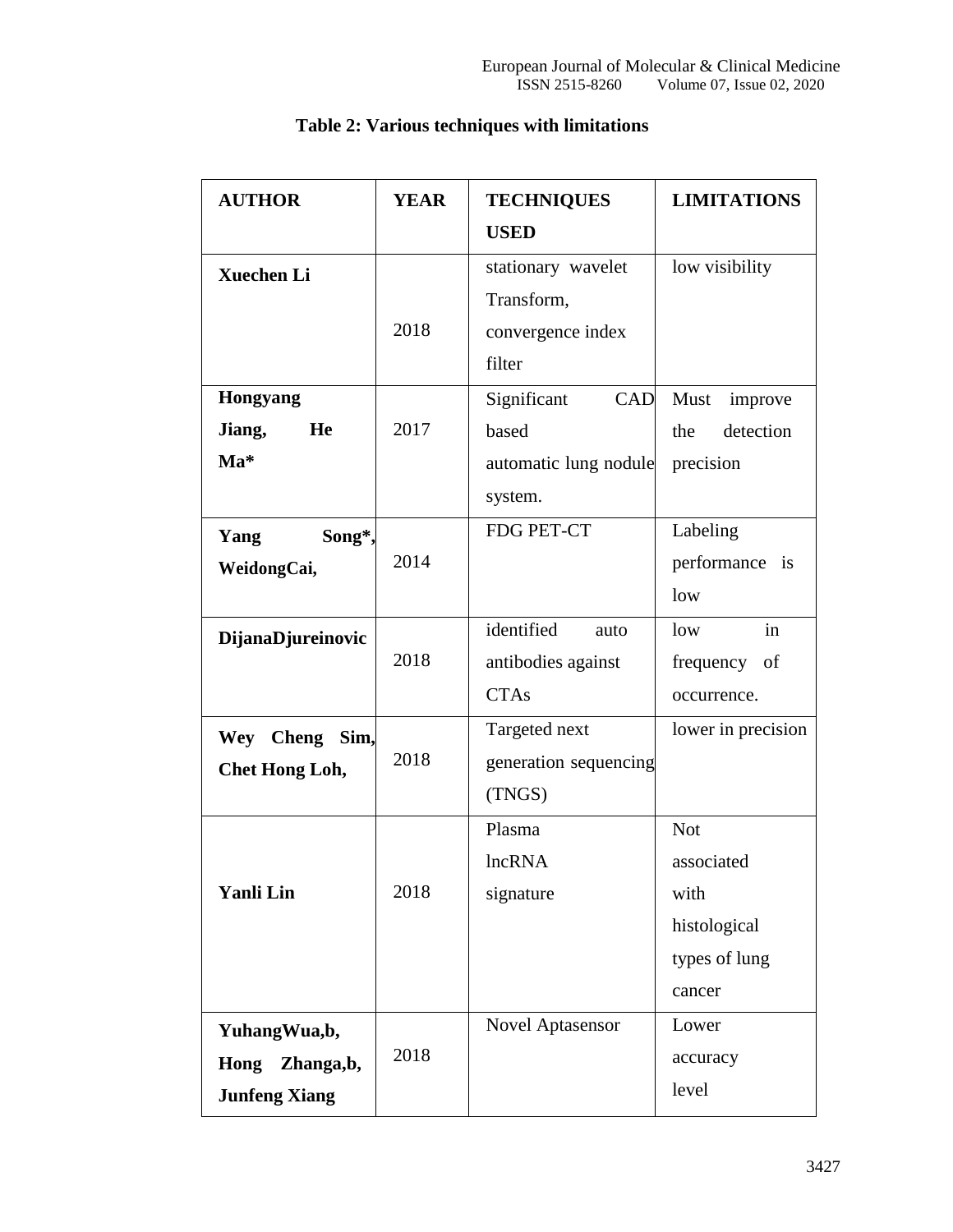| <b>Thomas</b>             |      | Integrated         | Lower stability |
|---------------------------|------|--------------------|-----------------|
| Pengo,                    | 2012 | Microscopy         |                 |
| <b>Arrate</b>             |      | Computer-Aided     |                 |
| Muñoz-                    |      | detection platform |                 |
| <b>Barrutía</b>           |      |                    |                 |
| Vanessa<br>H.             |      | Pilot<br>breath    | Need            |
| <b>Hiang</b><br>Tran,     | 2010 | analysis using an  | improvement in  |
| <b>Ping Chan</b>          |      | electronic         | accuracy        |
|                           |      | <b>Noise</b>       |                 |
| <b>SayaliSatishKanitk</b> |      | Marker             | Edge detection  |
| ar,                       | 2015 | Controlled         | needs<br>more   |
| N. D. Thombare            |      | Watershed          | identification  |
|                           |      | Transform          |                 |

Table 2 presents the techniques with their research limitations which motivated to begin this research.

# **OVERALL BLOCK DIAGRAM OF PROPOSED METHODOLOGY**

The architecture of the proposed method is illustrated in figure 1 below.



**Figure.1: Overall architecture for proposed method**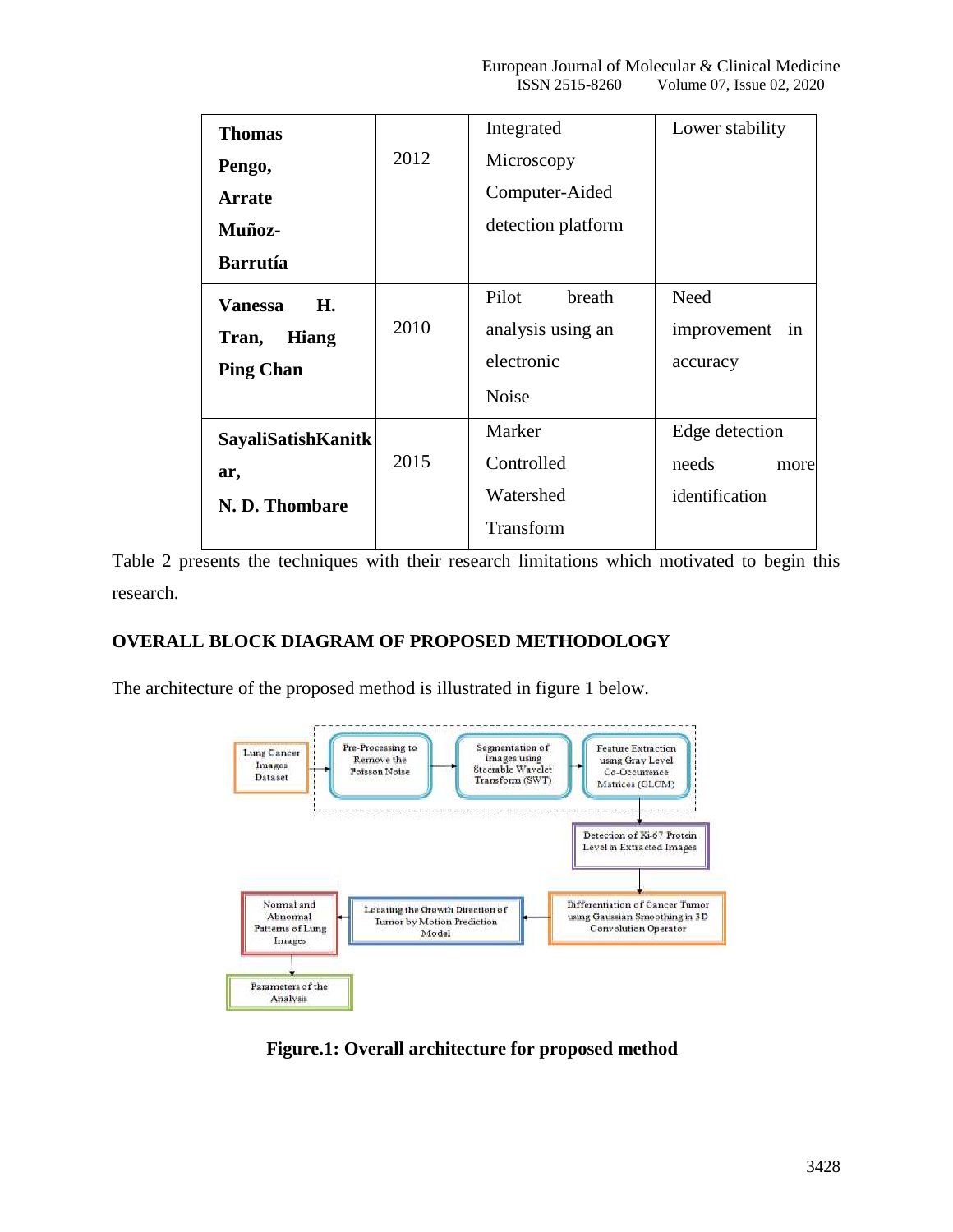$$
\widehat{X}(\vec{\omega}) = \left\{ |H_0(\vec{\omega})|^2
$$
\n
$$
+ |L_0(\vec{\omega})|^2 \left( |L_1(\vec{\omega})|^2 \right) + \sum_{k=0}^{n} |B_k(\vec{\omega})|^2 \right) \left\{ X(\vec{\omega}) + a.t. \right\}
$$
\n(1)

The dataset of lung images is pre-processed to eliminate the poisson noise, segmentation of images using Steerable Wavelet Transform (SWT) and extraction of features using GLCM. The amount of Ki-67 protein in the earlier symptoms of small cell lung cancer ( SCLC) is observed in these pictures. Then the cancer tumour cells need to be separated, so Gaussian smoothing in the 3D convolution operator is used in the filtration process. The approach to find the path in the spread of the tumour goes after the recognition of the tumour cells, this can be achieved by motion prediction model. The findings display regular and irregular lung image patterns, and the values of the examined parameters are collected.

#### **COMPARISON OF ALL THE PROPOSED MODULES**

#### **Steerable wavelet transform (SWT) and gray level co-occurrence matrices (GLCM):**

Accurate segmentation of pneumonic nodules is a fundamental advance over the previous decade for consequent feature extraction segmentation strategies are established, how a free test remains to accurately section pneumonic nodules. Here, for good segmentation, the wavelet dependent steerable transformation scheme is proposed.

The steerable pyramid is the specific identification of multi-scale recursive shifts. In the Fourier field, where subbands are polar, disintegration is characterised.

Stage. Monstrous pulmonary nodule, but detachable. For example,  $n=1$ . {B k (almost k=0,1)} is a band pass-oriented philtre, H 0 (almost) is an unarranged high-pass channel, and L 1 (almost) is a low-pass narrowband channel. Two sections of the SWT conspire are combined,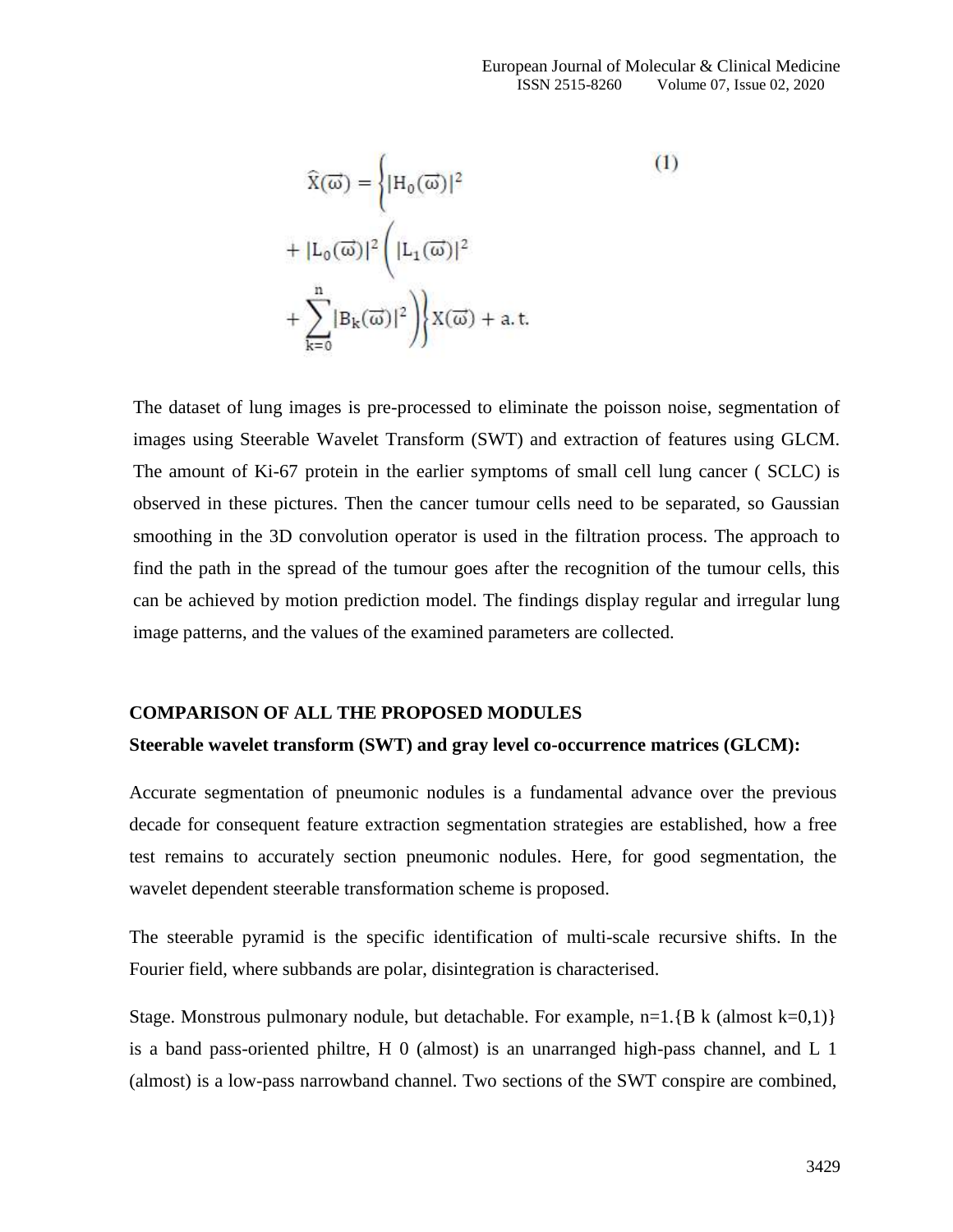such as decomposition and synthesis. In this, the image is at first exacerbated by the left half of the plan. The CT images are broken down into low-pass and high-pass classes with L 0 and H 0.0.0 steerable philtres.

The low pass band begins to split into a band pass subband structure B-0, ... ,B-N and low pass subband L-1. The low pass subband is subsampled by factor 2 along x and y bearings. The recursive structure is known by rehashing the shaded area to L i (i.e. scale of deterioration). At a related time , the right side of the graph gives part of the steerable wavelet plot to the mixture. The combined image is replicated by sampling the lower low pass subband by factor 2 and adding band pass subbands and high pass subbands arrangement. For i=1, recreation in the domain of frequency is:

That's where a.t. Linked words are shown. L-1 philtre should be obliged to zero reaction for frequencies greater than  $\pi/2$  in both  $\omega$  x and  $\omega$  y to ensure the end of related terms, and the structure transition function should be equal to one bearing in mind the end objective of eliminating distortion of amplitude.

#### **Extraction of functions using GLCM**

The extraction of image features is a critical step in the PC-based framework. Extraction of features provides such criteria, depending on which decision is made by the PC system. The features can be acquired from it after the segmentation is done on the lung area, and the final control can be intended to differentiate nodules in the lung. In relation to the lung nodule, the whole portion that is calculated from the image passes on certain details. In defining the lung nodule as dangerous or non-harmful, this detail is highly helpful. The features isolated from the CT image can be used as demonstrative pointers[26] in this manner. Layer characteristics using co-occurrence matrix representation are the characteristics used as part of this inquiry. The GLCM is the 2nd factual structure process for removing texture characteristics. To begin with, the image is transformed into a l-grey-level image and GLCM is created by counting pairs of intensity occurrences between neighbour and current each pixels.

This approach creates feature vectors for each scale by using average matrices. Standardized GLCM is determined under the equation below: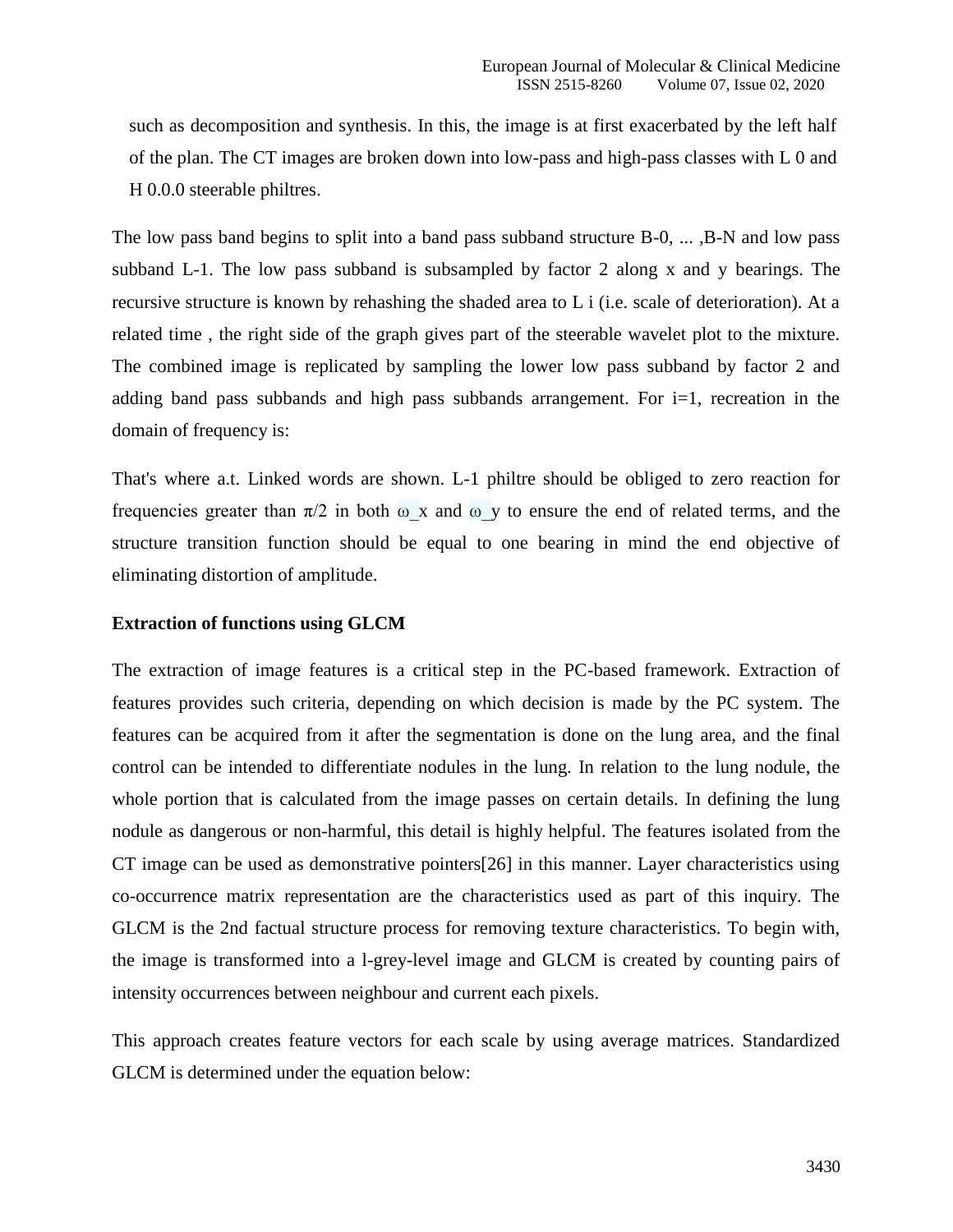$$
G(i,j) = \frac{N(i,j)}{\sum_{m=0}^{l-1} \sum_{n=0}^{l-1} N(m,n)}
$$
(2)

Where, in the l-grey level chart, I and j are grey values. N(i, j) is the co-occurrence of the relative frequency of recurrence matrix by the following equation:

$$
N(i, j) = num \left( \{ [(x_1, y_1), (x_2, y_2)] \} | x_2 - x_1 \right)
$$
  
=  $dcos \theta$ ,  $y_2 - y_1$   
=  $dsin \theta$ ,  $I(x_1, y_1) = i$ ,  $I(x_2, y_2)$  (3)

Where  $(x_1, y_1)$  and  $(x_2, y_2)$  are positions of pixel

#### **Ki-67 protein detection using the New Kaun Filter**

The attribute removal of lung images using GLCM (Gray Level Co-Occurrence Matrices) is done only after the creation of the image to identify the cancer affected section. In order to locate the Ki- 67 protein, the kaunphiltre is then used for the filtration process. If normal cells have elevated protein levels of Ki-67, they are likely to transform into cancer cells. It helps to mask cancer cells in small cell lung cancer ( SCLC) at the previous stage by identifying the dimension of Ki-67 protein in cells from the lung image dataset. As SCLC is highly normal for smoking, the signs of cancer at the previous stage are anything but difficult to detect. In order to prevent poison above, the lung CT image must be correct, and the kaunphiltre plan has been improved in this sense. This operates in the lung CT images without expelling edges or characteristics. Nonetheless, the noise is modified from multiplicative noise reveal to a photo showing subordinate applied material noise. The definition of the Mean Square Error (MSE) condition is related to the model for evaluating the key form of image from the beginning.

$$
GL_{i,j} = \sum_{i=1}^{m=3, n=3} \sum_{j=1}^{m=3, n=3} Cp_{i,j} * W_{i,j} + M_{i,j}
$$
 (1 - W<sub>i,j</sub>)

3431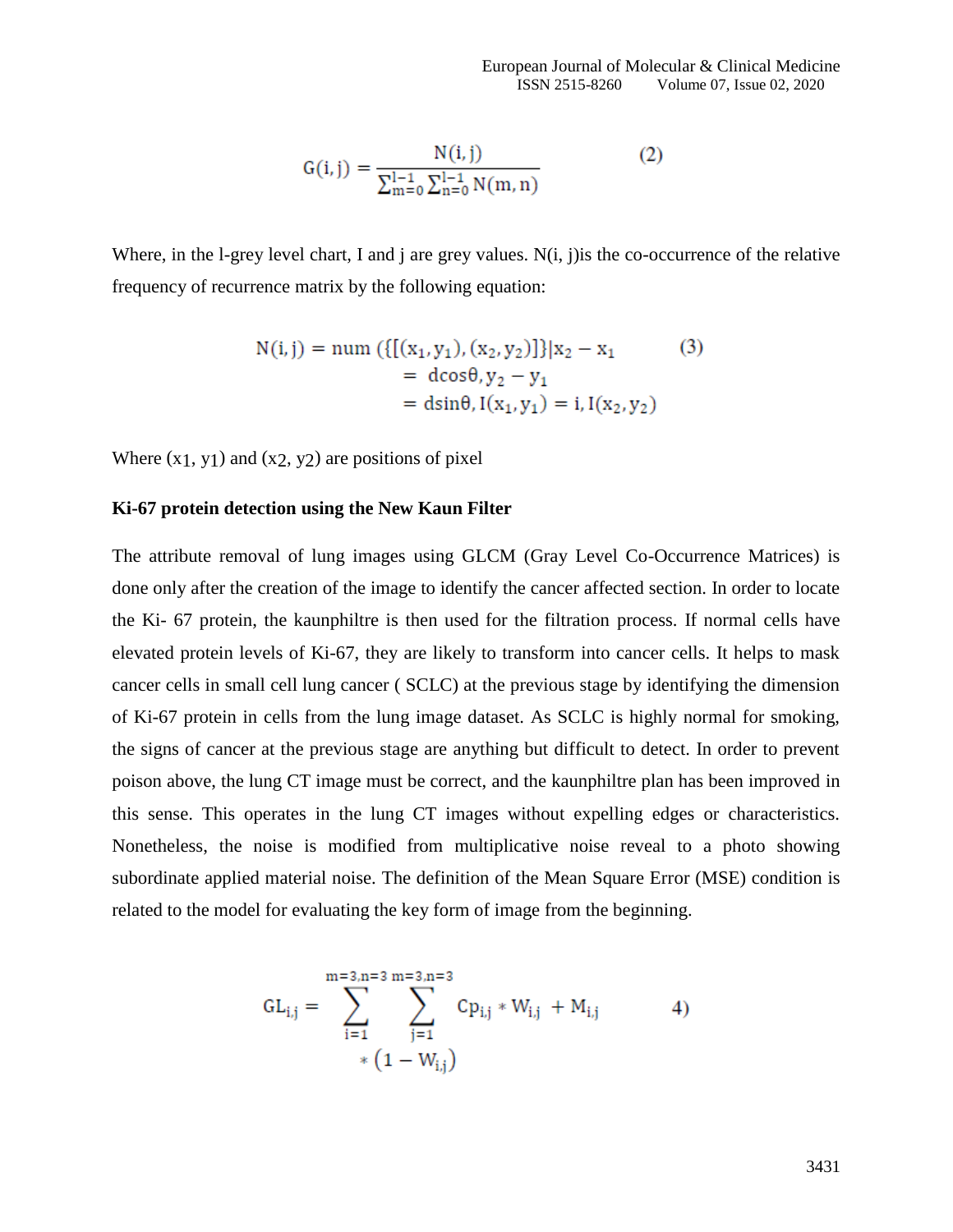Where  $(i,j)$  represents image pixels,  $(m, n)$  represents pixel information in rows and columns. In the philtre frame,  $Cp(i, j)$  is defined as a middle pixel  $M(i, j)$ , which is referred to as a mean force approximation within the window, and  $W(i, j)$  is referred to as a weighting factor. When the noise is reduced, the noise execution is supposed to be based on this weight.

#### **Gaussian 3D convolution operator:**

In 3-D an isotropic Gaussian has form:

$$
G(x, y, z) = \frac{1}{2\pi\sigma^2} e^{-\frac{x^2 + y^2 + z^2}{2\sigma^2}}
$$
 (5)

Gaussian smoothing implements 3D distribution as a point-spread function through the use of convolution. Discrete approximation to GF is produced before convolution results, as the image is stored as a set of discrete pixels. The Gaussian distribution is non-zero everywhere, which requires a large convolution kernel, but zero is terminated for more than 3 standard deviations. Gaussian with  $\sigma$  of 1.0.0. gives the sufficient integer-valued convolution kernel Gaussian value, which is not reliable since it differs non-linearly in pixels, may be used in the mask at the middle of pixels. Then integrate Gaussian with the value of an entire pixel. Integrals do not constitute integers. The array is rescaled so that Corners had value 1. Corners had value 1. The final sum of all mask values will be 273.

### **PNN Training Algorithm**

```
Begin
        initialize j = 0, n = pattern count
\overline{d}o j = j + 1
       Normalize: x_{jk} \leftarrow x_{jk}/(\sum_{i}^{d} x_{ji}^{2})^{1/2}Train: w_{ik} \leftarrow x_{ik}If xew<sub>i</sub> then a_{ic} \leftarrow 1Until j=nend
```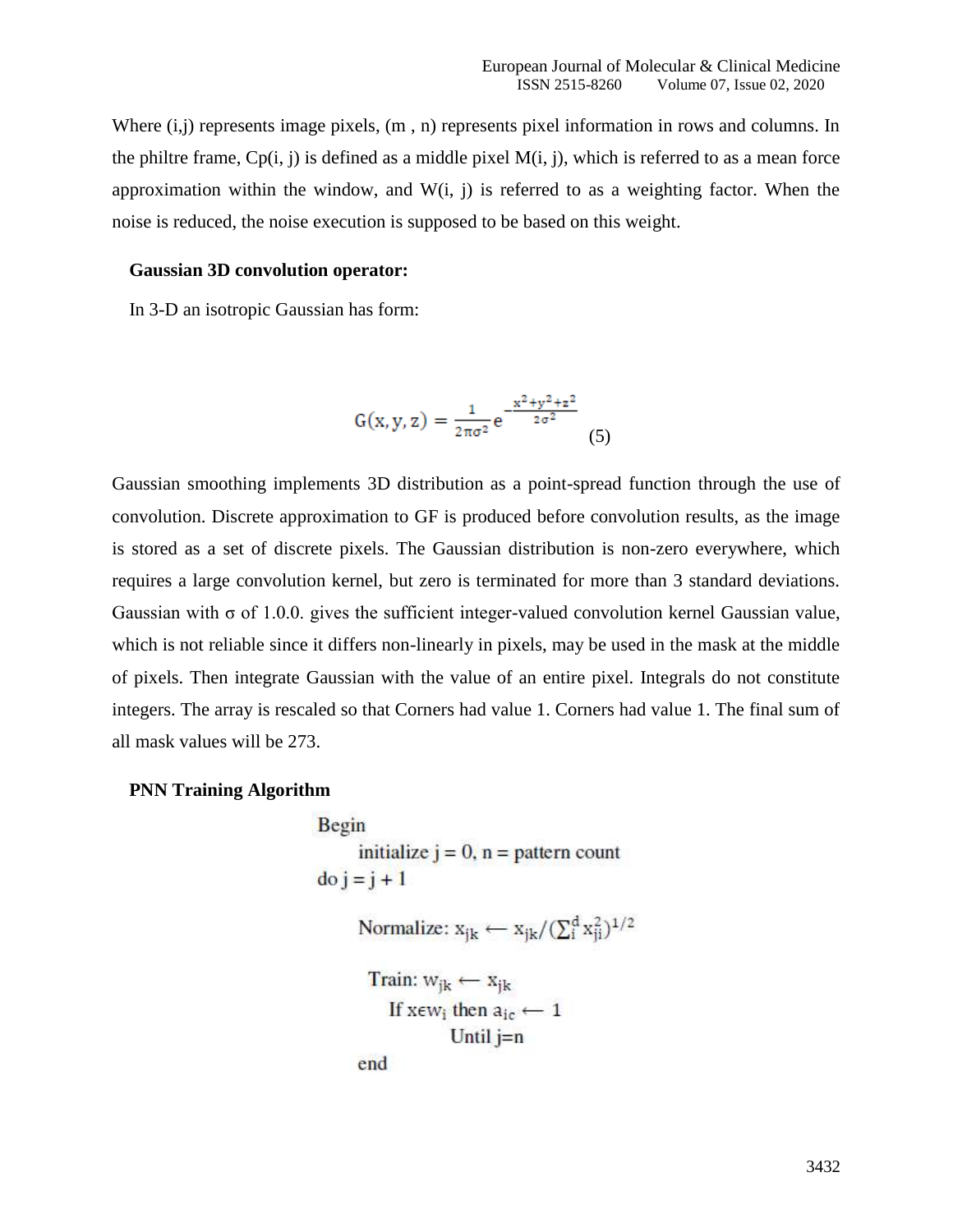Each pattern has to be placed in the input units to identify the X pattern. In addition, with the removal of the nonlinear function zk, each pattern must compute the inner product  $z = w t x$ . Based on the associated group, each pattern unit contributes to the input likelihood for the image test function, taking into account the training-related Gaussian centre. The local approximation is based on local points with calculation concern, such as the discriminant  $gi(x)$  function with the Parzen window estimate with the underlying distribution function. The  $gi(x)$  limit provides the operating point for calculating the functional group.

## **COMPARISON OF THE PROPOSED TECHNIQUES**

The study of different criteria used to test the efficiency of SWT and GLCM methods is shown in Table 3.

| <b>Parameters</b>  | <b>SWT</b> | <b>GLCM</b> |
|--------------------|------------|-------------|
| <b>Accuracy</b>    | 87.2       | 86          |
| <b>Sensitivity</b> | 86         | 85          |
| <b>Specificity</b> | 90         | 89          |
| <b>Precision</b>   | 98.5       | 97          |

**Table 3: Parametric Analysis for SWT and GLCM**



**Figure.2: Comparison of Various Parameters for SWT and GLCM**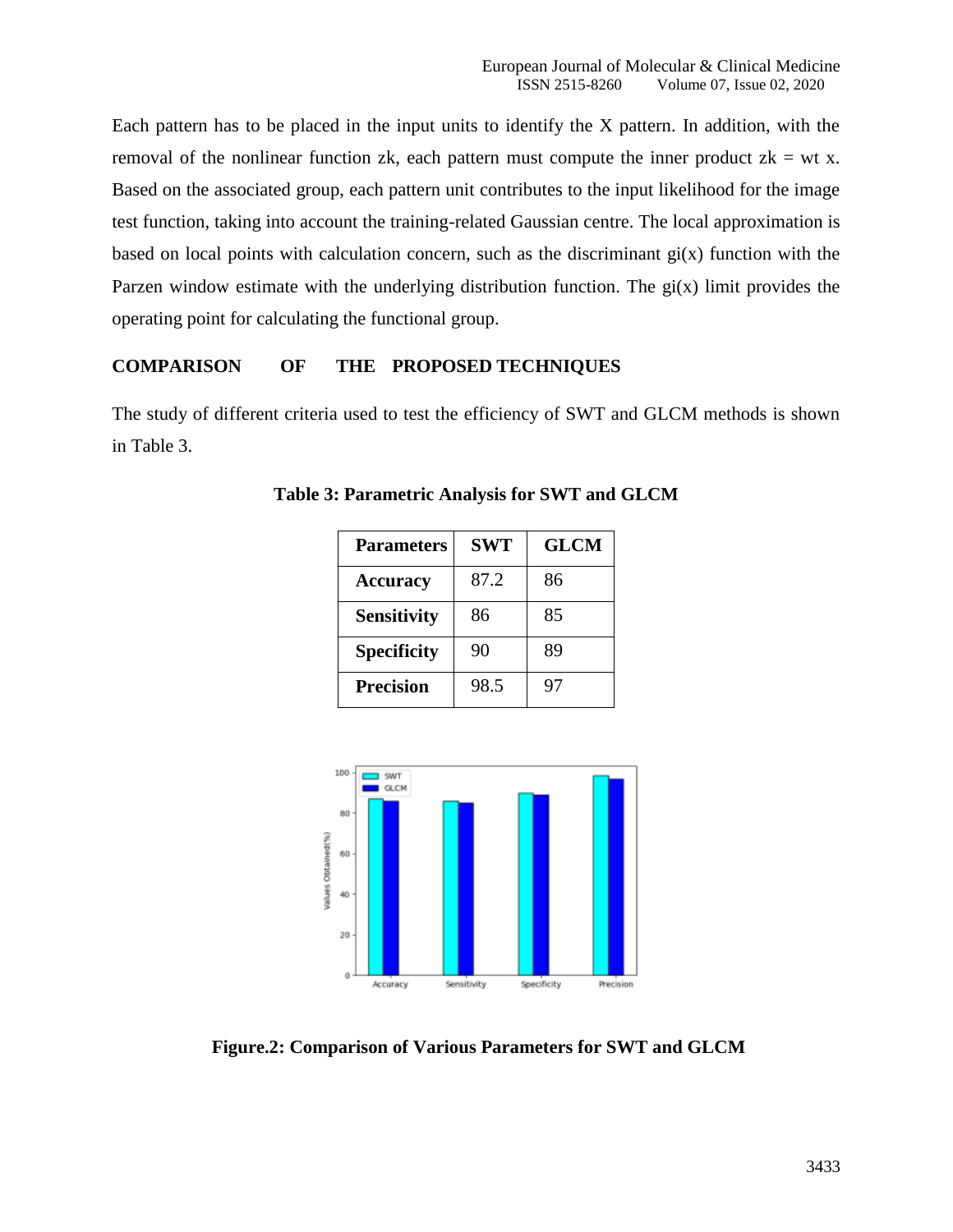A comparison of SWT and GLCM accuracy, sensitivity , specificity and precision is shown in Figure 2. The parameters used and the values obtained are represented by the X and Y axes. SWT and GLCM approaches are indicated by cyan and blue hue. It is noted that the SWT approach fits better relative to the GLCM method.

The values obtained for different parameters considered for testing the IKF method are presented in Table 4.

| <b>Parame</b>  | Accur     | <b>Specifi</b> | <b>Sensiti</b> | <b>Precis</b> |
|----------------|-----------|----------------|----------------|---------------|
| te             | a         | ci             | vi             |               |
| rs             | <b>CV</b> | ty             | ty             | on            |
| <b>Image 1</b> | 99        | 98             | 99.6           | 96.5          |
| <b>Image 2</b> | 99.6      | 79.2           | 99.8           | 97            |
| Image 3        | 97.4      | 97.3           | 98.5           | 97.5          |
| <b>Image 4</b> | 99.3      | 99.5           | 99.7           | 96.9          |

**Table 4: Parametric Analysis for Improved Kaun Filter**



**Figure.3: Comparison of Various parameters for 4 images**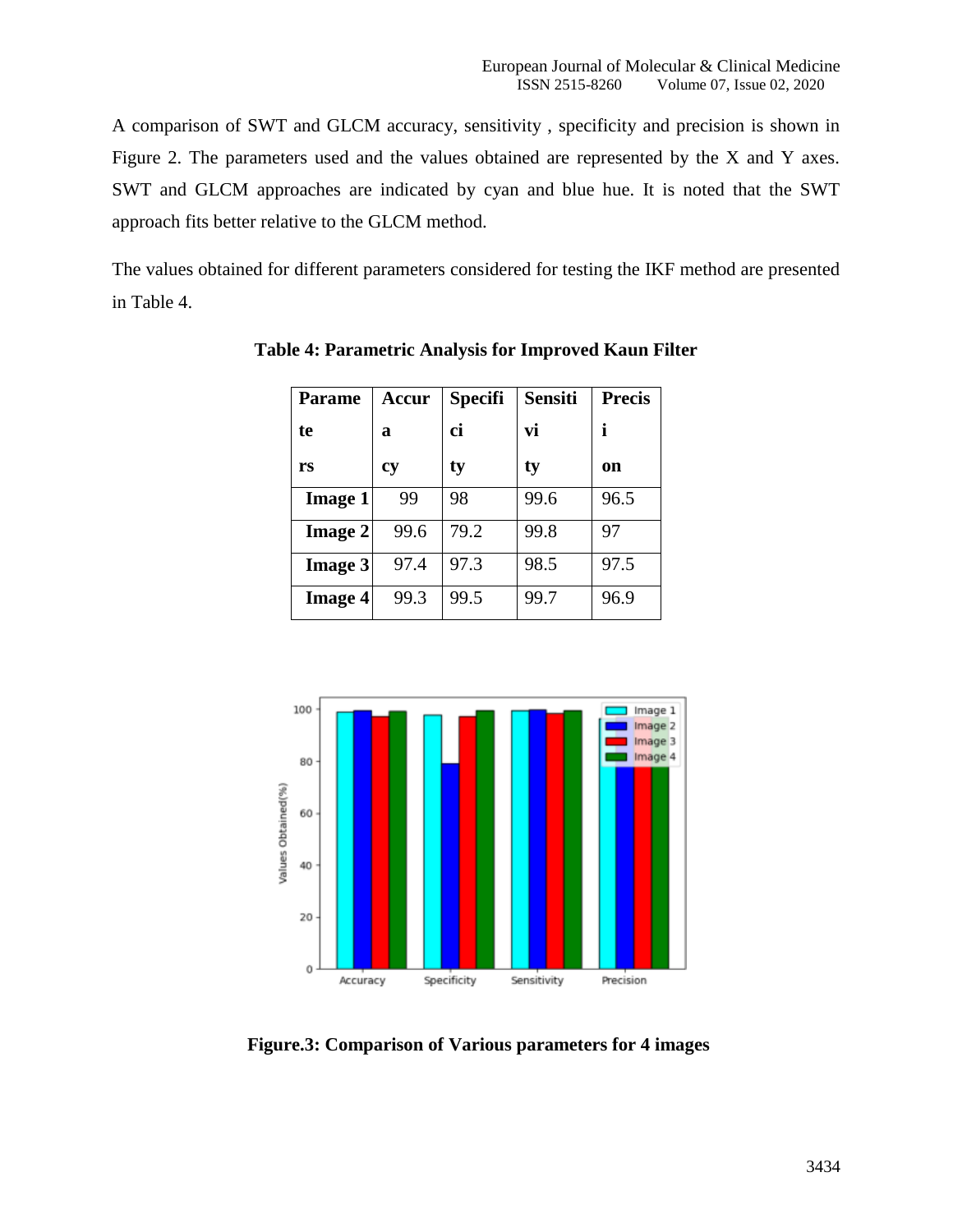The comparison of Accuracy, Specificity , Sensitivity and Precision for the improved Kaun Filter system is shown in Figure 3. The parameters used and the values obtained are represented by the X and Y axes. Pictures 1, 2 , 3 and 4 are shown in Cyan, Blue, Red and Green respectively.

The values obtained for different parameters considered for testing the Gaussian 3D Convolution Operator method are presented in Table 5.

| Parame  | Accura | Specific | Sensitiv | Precisi |
|---------|--------|----------|----------|---------|
| te      | C      | it       | it       | О       |
| rs      |        |          |          | n       |
| Image 1 | 99.6   | 98       | 99.3     | 96      |
| Image 2 | 98.5   | 97.3     | 98       | 99      |
| Image 3 | 99.7   | 99.4     | 98       | 98      |
| Image 4 | 99.7   | 99.4     | 98       | 98      |

**Table 5: Parametric Analysis for Gaussian 3D Convolution Operator**



**Figure.4: Comparison of Various parameters for 4 images**

Figure 4 shows that the Gaussian 3D Convolution Operator approach contrasts precision, specificity , sensitivity and precision. The parameters used and the values obtained are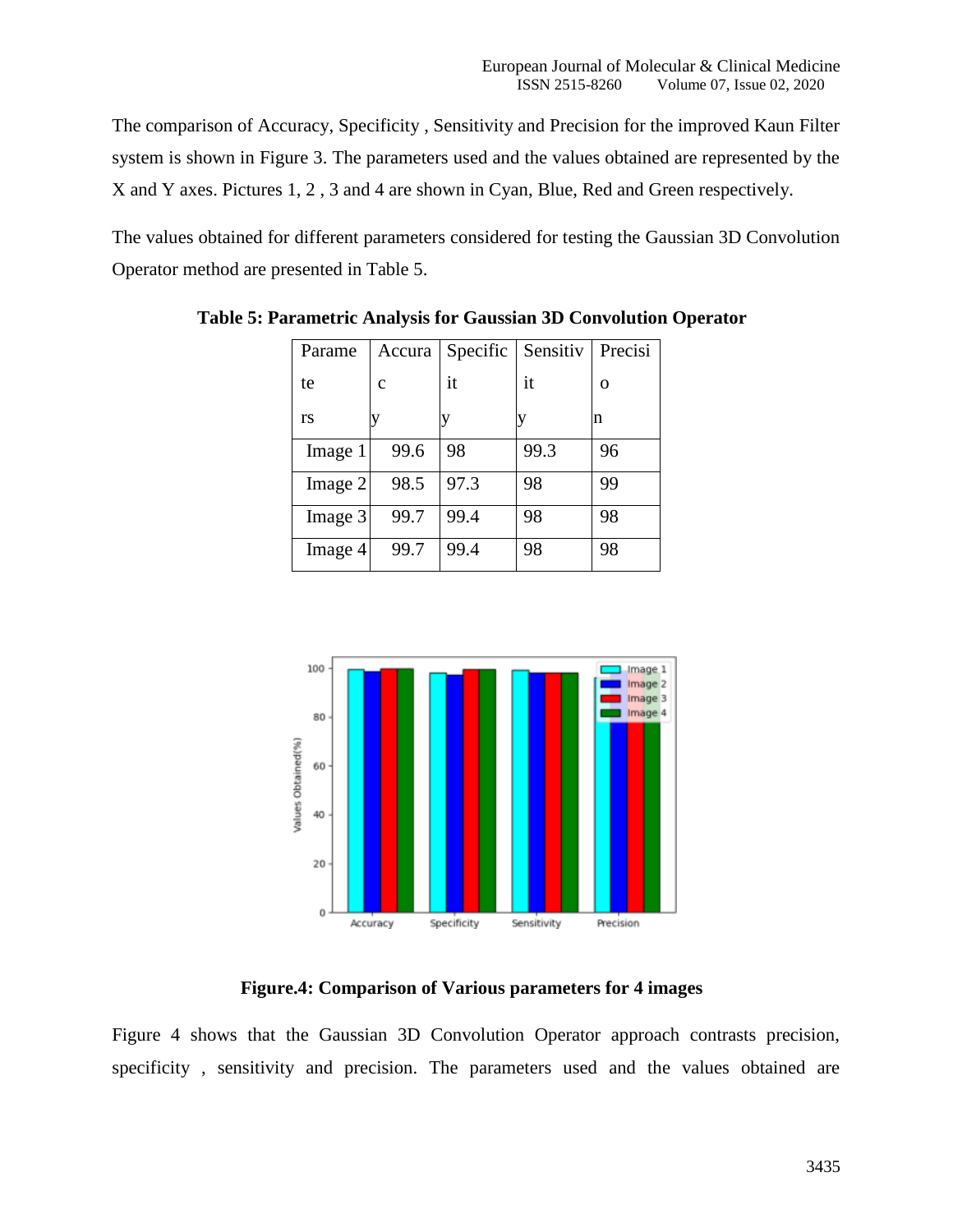represented by the X and Y axes. Pictures 1, 2 , 3 and 4 are shown in Cyan, Blue, Red and Green respectively.

The values obtained for the different parameters considered for the evaluation of ANFN using the Probabilistic Neural Network (PNN) approach are presented in Table 6.

| <b>Parame</b>  | Accur | <b>Specifi</b> | <b>Sensiti</b> | <b>Precis</b> |
|----------------|-------|----------------|----------------|---------------|
| te             | a     | ci             | vi             |               |
| rs             | cy    | ty             | ty             | <b>on</b>     |
| <b>Image 1</b> | 91    | 91             | 96.5           | 90            |
| <b>Image 2</b> | 89    | 88             | 97             | 98            |
| <b>Image 3</b> | 96    | 97             | 97.5           | 95            |
| <b>Image 4</b> | 97    | 95             | 96.9           | 96            |

**Table 6: Parametric Analysis for ANFN with PNN**



**Figure.5: Comparison of Various parameters for 4 images**

This comparison of the Probabilistic Neural Network (PNN) method's accuracy, specificity , sensitivity and precision is seen in Figure 5. The parameters used and the values obtained are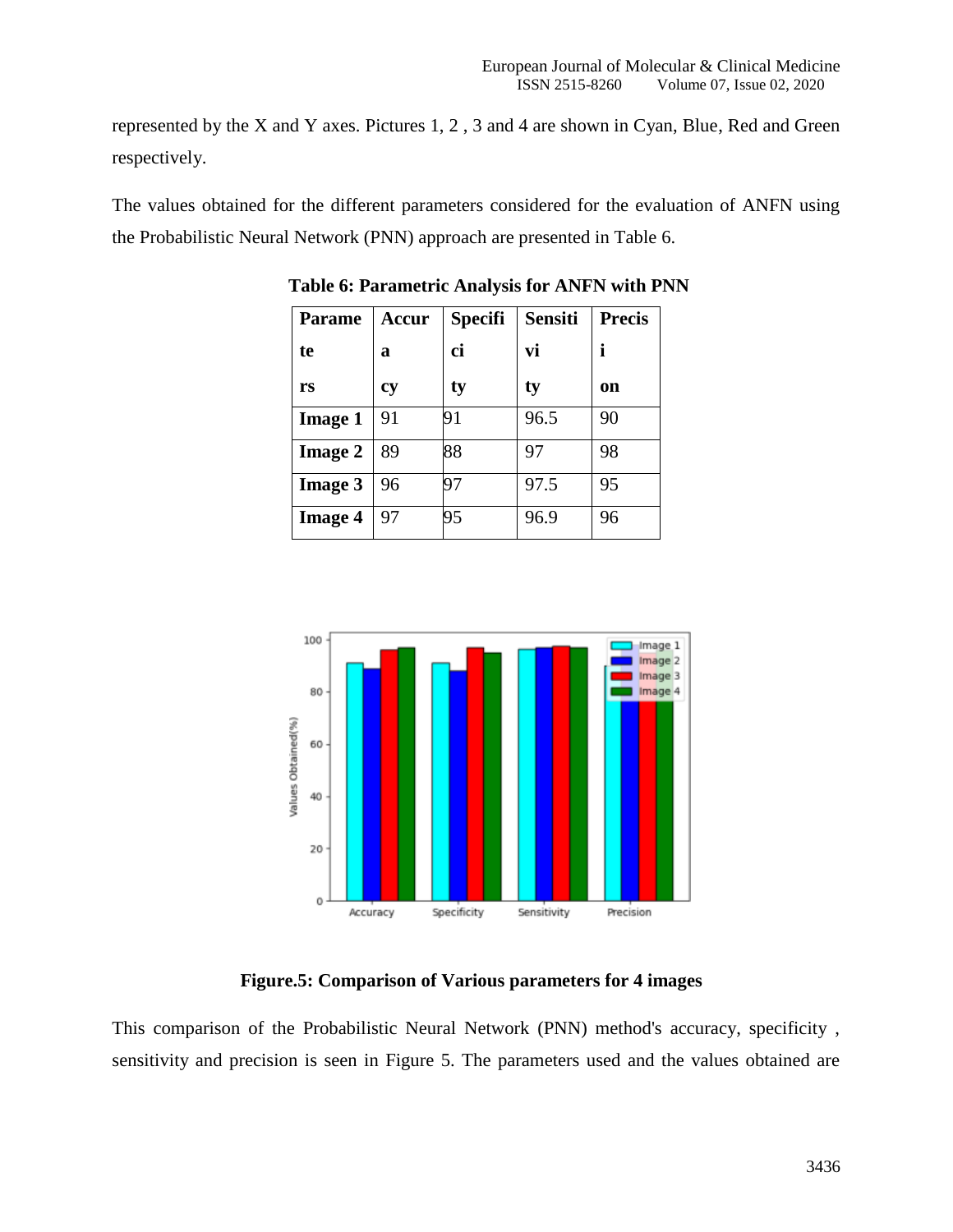represented by the X and Y axes. Pictures 1, 2 , 3 and 4 are shown in Cyan, Blue, Red and Green respectively.

For the metrics considered for assessing different processes, Table 7 indicates the average results obtained.

|                    | <b>Parametric Analysis</b> |                  |                  |                |
|--------------------|----------------------------|------------------|------------------|----------------|
| <b>Technique</b>   | Accura                     | <b>Sensitivi</b> | <b>Specifici</b> | <b>Precisi</b> |
| <b>Used</b>        | cy                         | ty               | ty               | on             |
| <b>SWT</b> and     | 87.2                       | 86               | 90               | 98.5           |
| <b>GLCM</b>        |                            |                  |                  |                |
| <b>IKF</b>         | 98.8                       | 93.5             | 99.4             | 96.9           |
| <b>Gaussian 3D</b> |                            |                  |                  |                |
| <b>Convolution</b> |                            |                  |                  |                |
| Operator           | 99.3                       | 98.5             | 98.3             | 97.7           |
| <b>ANFN</b>        | 93.2                       | 92.7             | 96.9             | 94.7           |
| with PNN           |                            |                  |                  |                |

**Table 7: Parametric Analysis for Various Methods**



**Figure.6: Comparison of Various Parameters for Various methods**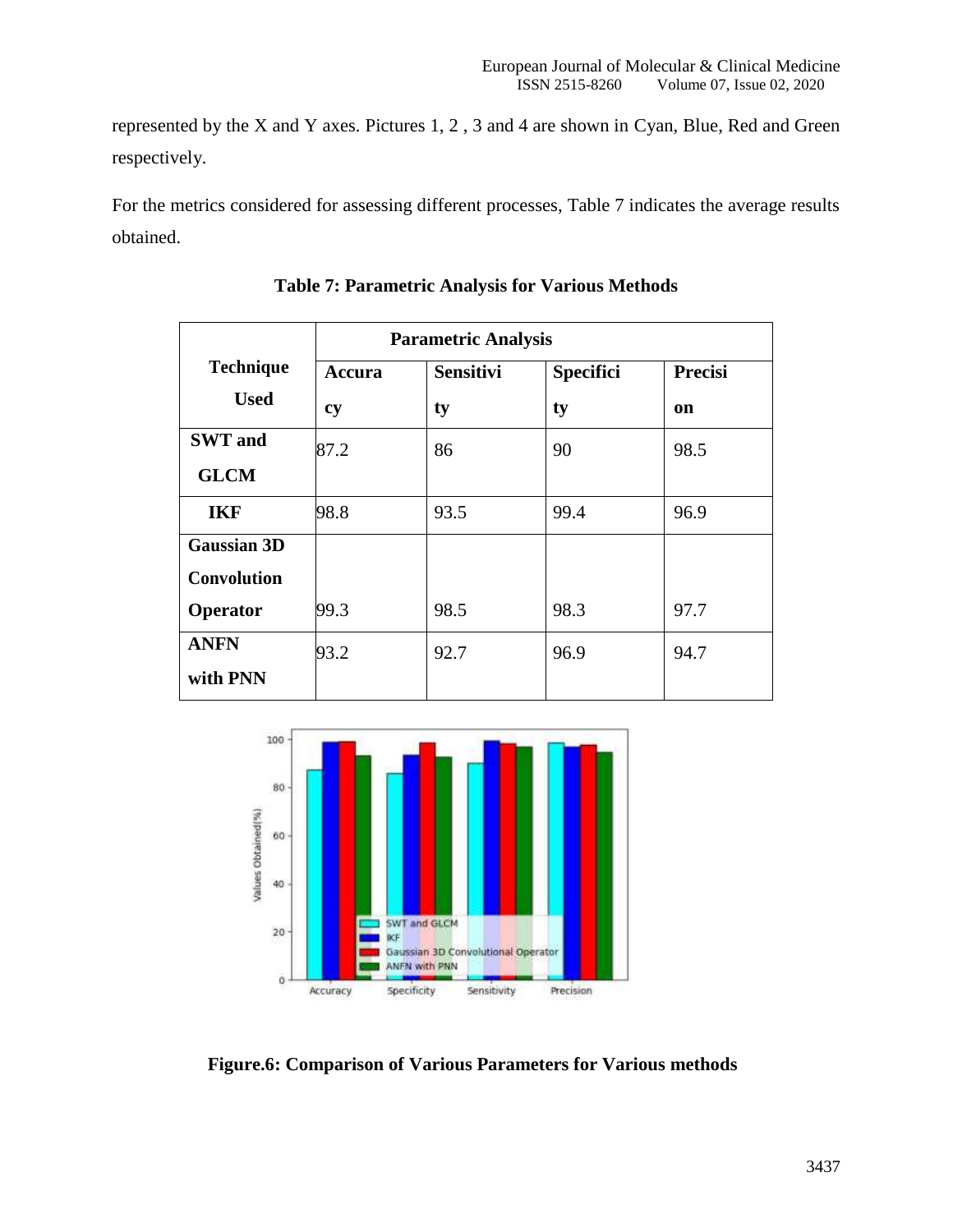This analysis of accuracy, specificity , sensitivity and precision for different methods is seen in Figure 6. The parameters used and the values obtained are represented by the X and Y axes. SWT, Enhanced Kaun Filter, Gaussian 3D convolutional operator and motion prediction model are respectively indicated by Cyan, Blue, Red and Green. It is observed from the above results that better output is given by the Gaussian 3D Convolutional operator.

## **CONCLUSION**

This paper ends with the successful effects of the approaches suggested. Computer assisted identification (CAD) and diagnostic mechanisms for lung cancer are an imperative indicator of lung segmentation, as the application of these frameworks is focused on the implementation of lung segmentation in computed tomography ( CT) pictures of the lungs. So this paper contrasts the methods used at the earlier level to identify lung tumours.

### **REFERENCES**

- 1. Siegel R.L, Miller K.D, Jemal A, "Cancer statistics", CA Cancer Journal of Clin., vol.65, pp.5-29, 2015.
- 2. Girvin F and Ko J.P, "Pulmonary nodules: detection, assessment, and CAD", Am. J. Roentgenol, vol.191, pp.1057-1069,2008.
- 3. Mansoor A, "Segmentation and Image Analysis of Abnormal Lungs at CT: Current Approaches, Challenges, and Future Trends", Radio Graphics,vol.35,no.4, pp. 1056- 1076,2015.
- 4. Ranjeeth, S., Latchoumi, T. P., Paul, P. V. A Survey on Predictive Models of Learning Analytics. Procedia Computer Science, 2020;167, 37-46.
- 5. Gonzalez E.R and Ponomaryov V, "Automatic Lung nodule segmentation and classification in CT images based on SVM", 9th International Kharkiv Symposium on Physics and Engineering of Microwaves, Millimeter and Submillimeter Waves (MSMW), pp.1-4,2016.
- 6. Xuechen Li, LinlinShen and SuhuaiLuo, "A Solitary Feature-based Lung Nodule Detection Approach for Chest X-Ray Radiographs", DOI 10.1109/JBHI.2017.2661805, IEEE Journal of Biomedical and HealthInformatics.
- 7. Hongyang Jiang, He Ma, Wei Qian, MengdiGao and Yan Li, "An Automatic Detection System of Lung Nodule Based on Multi-Group Patch- Based Deep Learning Network",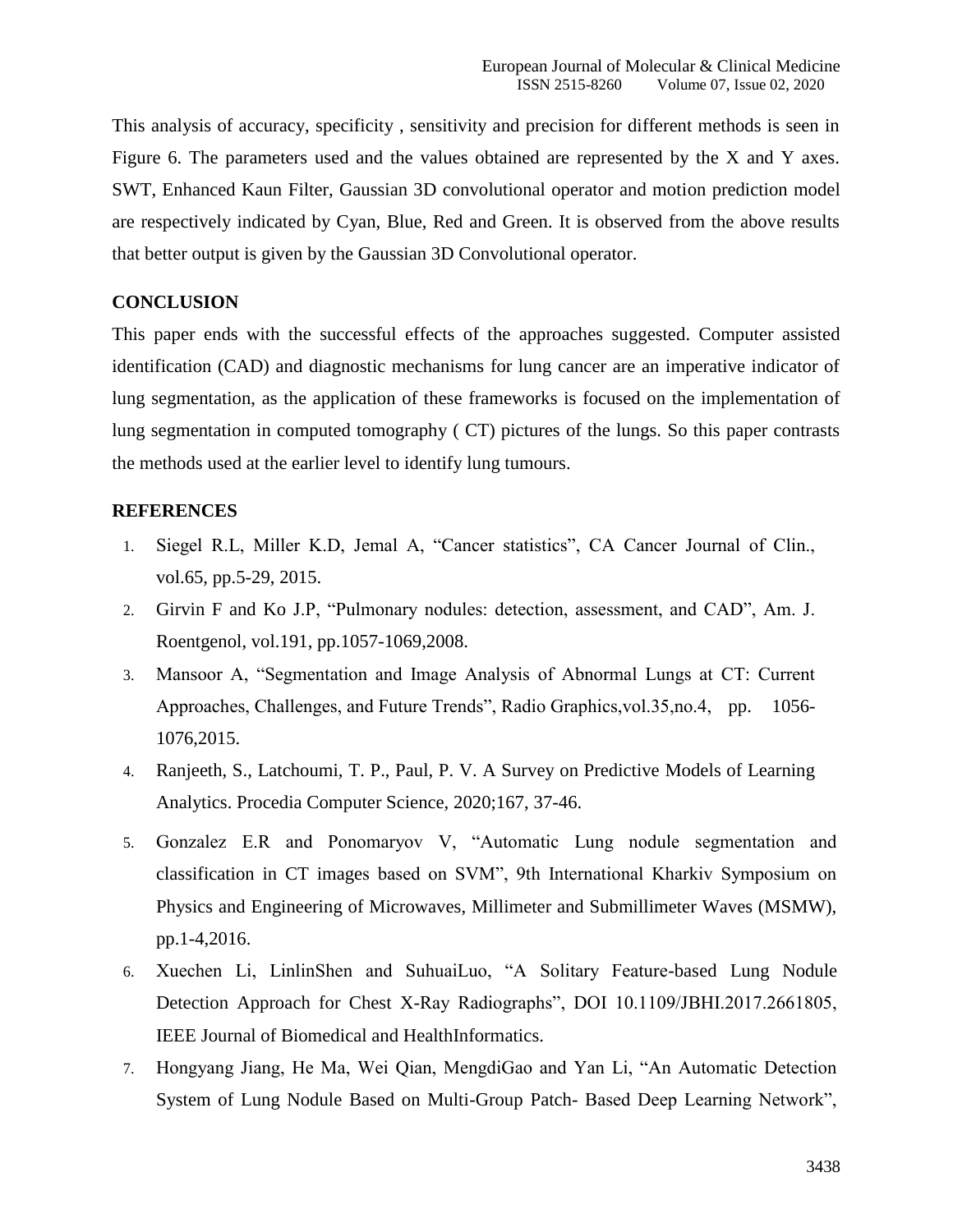DOI 10.1109/JBHI.2017.2725903, IEEE Journal of Biomedical and HealthInformatics.

- 8. Yang Song, WeidongCai, Heng Huang and Xiaogang Wang, "Lesion Detection and Characterization With Context Driven Approximation in Thoracic FDG PET-CT Images of NSCLC Studies", IEEE Transactions On Medical Imaging, vol.33, no.2, 2014.
- 9. Latchoumi, T. P., Parthiban, L. Abnormality detection using weighed particle swarm optimization and smooth support vector machine.2017
- 10. Li X. X, Li B, Tian L. F and Zhang L, "Automatic benign and malignant classification of pulmonary nodules in thoracic computed tomography based on RF algorithm", IET Image Processing, vol.12, no.7, pp.1253-1264,2018.
- 11. Abdelrahman S. A and Abdelwahab M. M, "Accumulated grey-level image representation for classification of lung cancer genetic mutations employing 2D principlecomponent analysis", Electronics Letters, vol.54, no.4, pp.194-196, 2018.
- 12. Latchoumi, T. P., Sunitha, R. Multi agent systems in distributed datawarehousing. In 2010 International Conference on Computer and Communication Technology (ICCCT), 2010; 442-447, IEEE.
- 13. Chen H, Zhang J, Xu Y, "Performance comparison of artificial neural network and logistic regression model for differentiating lung nodules on CT scans", Expert Systems and Applications, vol.39, pp.11503-11509,2012.
- 14. Latchoumi, T. P., Ezhilarasi, T. P., Balamurugan, K. Bio-inspired weighed quantum particle swarm optimization and smooth support vector machine ensembles for identification of abnormalities in medical data. SN Applied Sciences, 2019;1(10), 1137.
- 15. Han F, Wang H, Zhang G, "Texture feature analysis for computer aided diagnosis on pulmonary nodules", Journal of Digital Imaging, vol.28, pp.99-115, 2015.
- 16. SayaliSatishKanitkar N. D, Thombare S. S. Lokhande, "Detection of Lung Cancer Using Marker- Controlled Watershed Transform", International Conference on Pervasive Computing(ICPC).
- 17. DijanaDjureinovic, Tea Dodig-Crnkovic, Cecilia Hellstr¨om, Georg Holgersson, Michael Bergqvist, Johanna S.M Mattsson, "Detection of autoantibodies against cancertestis antigens in non- small cell lung cancer", S0169-5002(18)30571-3 DOI[:](https://doi.org/10.1016/j.lungcan.2018.09.012) [https://doi.org/10.1016/j.lungcan.2018.09.012,2](https://doi.org/10.1016/j.lungcan.2018.09.012)018.
- 18. Yanli Lin, QixinLeng, Min Zhan and Feng Jiang, "A plasma long noncoding RNA